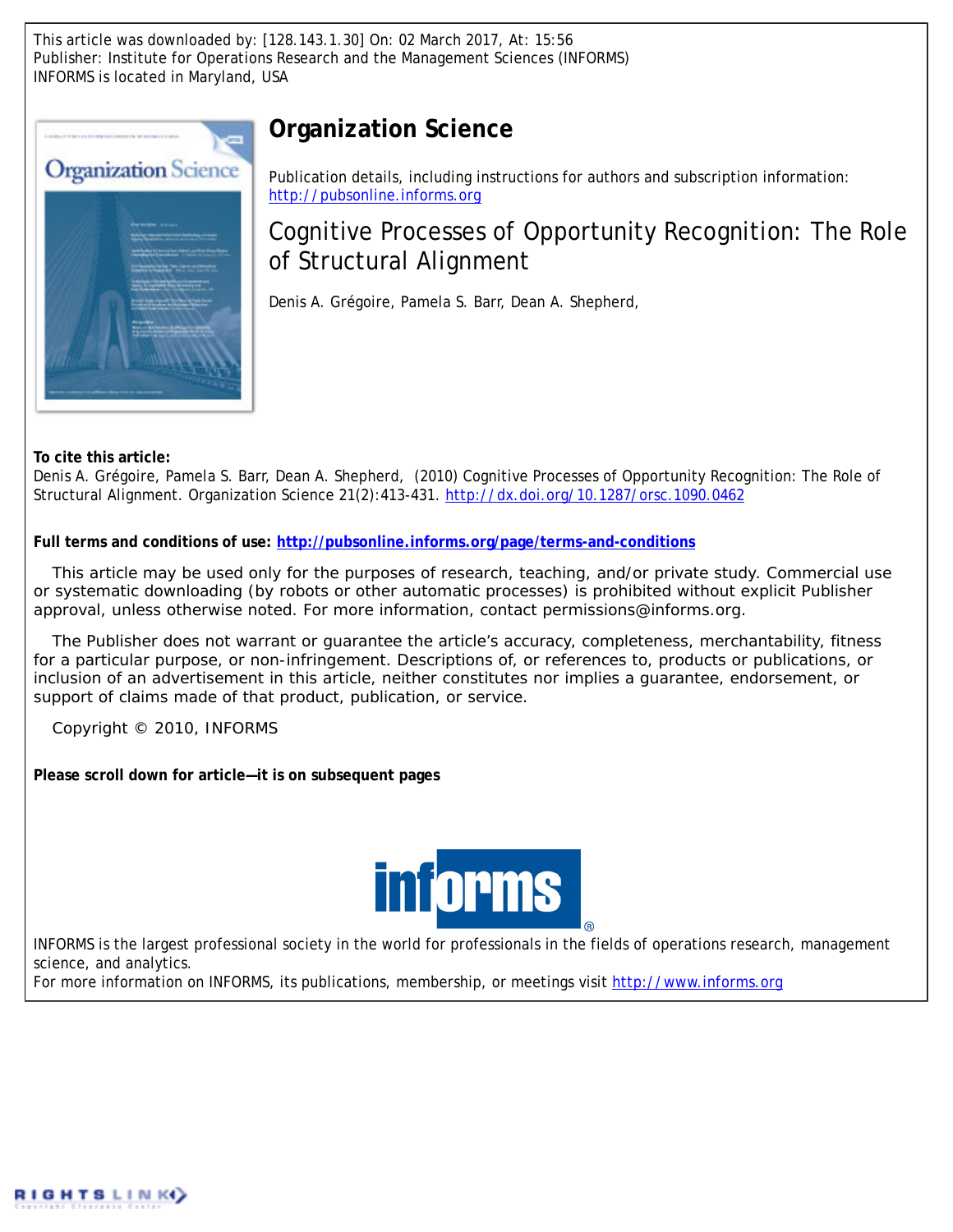**Vol. 21, No. 2, March–April 2010, pp. 413–431** ISSN 1047-7039 | EISSN 1526-5455 | 10 | 2102 | 0413



# Cognitive Processes of Opportunity Recognition: The Role of Structural Alignment

Denis A. Grégoire, Pamela S. Barr

J. Mack Robinson College of Business, Georgia State University, Atlanta, Georgia 30302 {dgregoire@gsu.edu, mgtpsb@langate.gsu.edu}

Dean A. Shepherd

Kelley School of Business, Indiana University, Bloomington, Indiana 47405, shepherd@indiana.edu

Substantial gains can be made by individuals and organizations adept at detecting new opportunities. But how do<br>business leaders do that concretely? Organization research shows that managers are more inclined to identify t than opportunities, but it is still not clear why this is the case. Likewise, research points to several factors that may facilitate the recognition of opportunities. Yet empirical observations have been limited by retrospective biases and other conceptual challenges. As a result, key questions remain not only about what factors facilitate the recognition of opportunities, but also about why these factors play such a role. To further understanding of these issues, we study the reasoning strategies that individuals mobilize for recognizing opportunities. We develop a model of opportunity recognition as a cognitive process of structural alignment, and analyze the think-aloud verbalizations of executive entrepreneurs as they try to recognize opportunities for new technologies. In contrast to prior research, the qualitative and quantitative data do not provide evidence that individuals use prototypes to recognize opportunities. Instead, we find that different kinds of mental connections play different roles in the process of recognizing opportunities, with different consequences. We also document why and how prior knowledge may facilitate this process. By drawing attention to the cognitive underpinnings of opportunity recognition, we cast light on why it constitutes such a challenging task for individuals and organizations. In turn, this provides a useful basis for exploring the factors that explain why some individuals/organizations are able to recognize opportunities that others simply fail to see.

Key words: opportunity recognition; issue interpretation; cognitive processes; entrepreneurship; verbal protocols History: Published online in Articles in Advance July 21, 2009.

Organizations operate in complex and dynamic environments that are increasingly characterized by rapid, substantial, and discontinuous change (Brown and Eisenhardt 1997, Hitt 2000). To sustain a competitive advantage, managers must respond strategically to these changes (Ireland and Hitt 1999, Pérez-Nordtvedt et al. 2008). Indeed, significant gains in profit, growth, and/or competitive positioning can be made by those individuals and organizations adept at exploiting the opportunities that arise in such changing environments (Eisenhardt 1989, Eisenhardt and Martin 2000, Sirmon et al. 2007). From the perspective of individual actors, however, uncertainty about the origin, extent, and consequences of environmental changes makes the task of recognizing opportunities as challenging as it is relevant.

Past studies have shown that the perception of inconsistencies between environmental signals and prior assumptions acts as a "trigger" that focuses attention upon interpreting the signal—and ultimately motivates the formulation and implementation of an organizational response (Corner et al. 1994, Dutton and Duncan 1987, Dutton and Jackson 1987). Though much may be known about the factors that influence managers' perception of signals in their organizations' environments (Dutton 1993, Kaplan 2008, Ocasio 1997), a great deal remains to be learned about opportunity recognition. For instance, organization research has found that managers are more inclined to identify threats than opportunities, yet explanations for this "threat bias" have focused on threats, and in particular on understanding why the identification of threats is more prevalent than that of opportunities (Jackson and Dutton 1988, Schneider and De Meyer 1991). Comparatively less attention has been directed at the process(es) by which one recognizes opportunities. Baron (2006, p. 104) proposed that the identification of opportunities involves pattern recognition, or the ability to " 'connect the dots' between changes in technology, demographics, markets, government policies, and other factors." Along this line, Baron and Ensley (2006) showed that the opportunity prototypes of experts are more complex than those of novices.

These studies represent significant steps toward understanding opportunity recognition. Yet a number of conceptual issues and empirical challenges continue to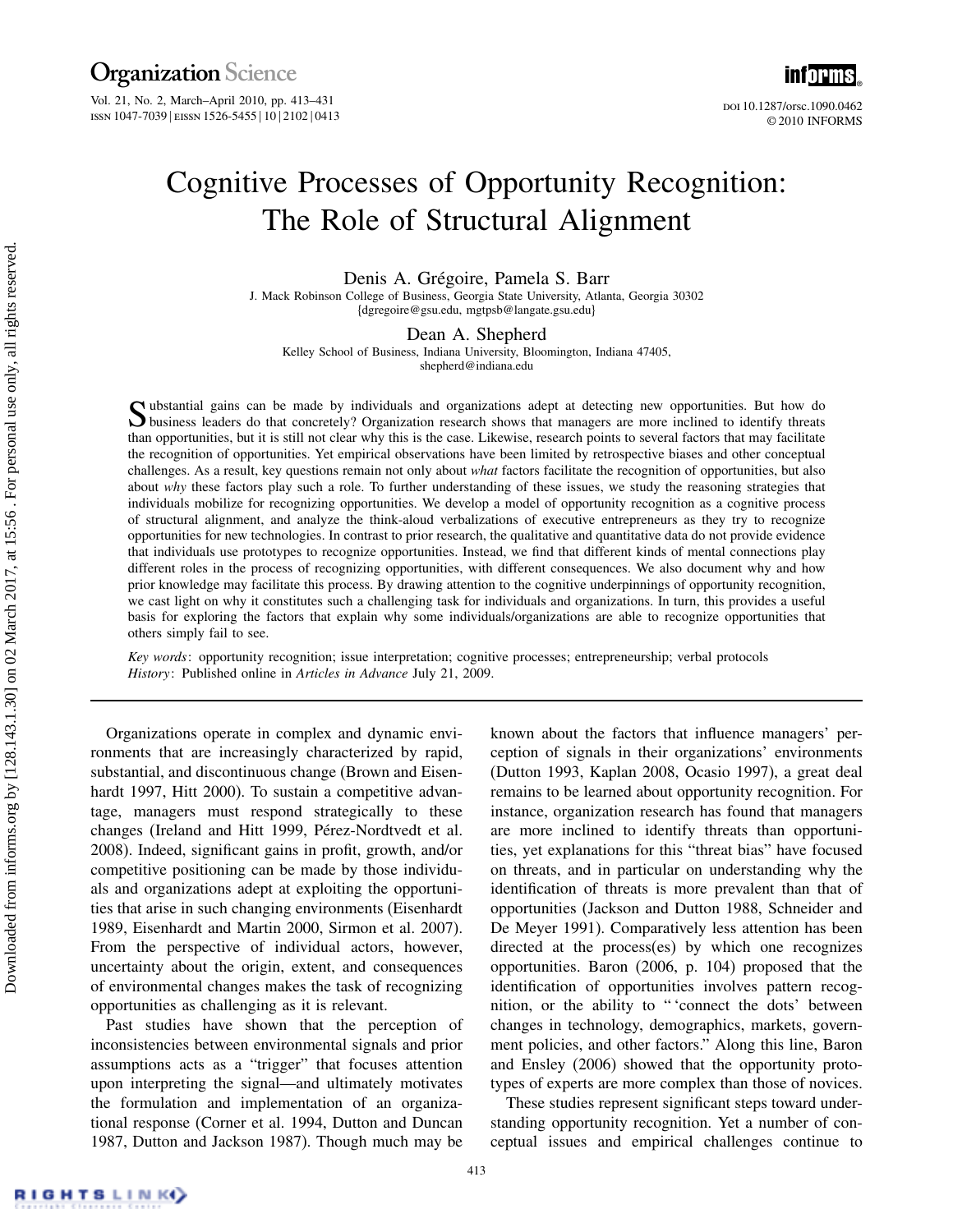impede research in this area. For instance, several studies ask about opportunities that were recognized in some distant past and are thus limited by retrospective and success biases (Golden 1992, Huber and Power 1985). As a result, it remains difficult to determine exactly how opportunity recognition is fostered by the attention allocated toward environmental signals (Ocasio 1997, Shepherd et al. 2007), the perceived characteristics of those signals (Jackson and Dutton 1988, Julian and Ofori-Dankwa 2008), abilities to process information (Kuvaas 2002, Milliken 1990), the unique resources, organizational slack, or strategy of a firm (Chattopadhyay et al. 2001, Thomas and McDaniel 1990), or the use of prior knowledge (Dimov 2007b, Shane 2000, Shepherd and DeTienne 2005) and other individual or organizational resources and abilities (Barnett 2008, Cattani and Ferriani 2008). In short, key questions remain not only about what factors facilitate the recognition of opportunities, but also about why these factors play such a fundamental role.

To further our understanding of these issues, we study the reasoning strategies that individuals mobilize for recognizing opportunities. More concretely, we explore two hitherto unanswered questions: What cognitive process(es) supports individual efforts to recognize opportunities? What is the specific role of prior knowledge in this process $(es)$ ? To investigate these questions, we develop a model of opportunity recognition as a cognitive process of structural alignment (Gentner 1983, 1989). We then conduct a series of exercises with executive entrepreneurs to record their think-aloud verbalizations as they try to recognize opportunities for new technologies. By analyzing these verbalizations, we document the extent to which executive entrepreneurs use structural alignment processes in their efforts to recognize opportunities for new technologies. We also investigate the role of prior knowledge in this process.

Although our theoretical model, research design, and empirical results focus on individual processes, our study has wider implications for organizational research. As Crossan et al. (1999) showed with respect to organizational learning, recognizing opportunities involves dynamics that take shape at the interindividual, group, organization, and society levels (Davidsson 2003, Dimov 2007a); but at the root of this multilevel phenomenon, there remain individual processes that are poorly understood. Furthermore, opportunity recognition is a necessary precursor to individual and organizational efforts to evaluate opportunities, and to pursue them (McMullen and Shepherd 2006, Thomas et al. 1993). Seen in this light, individual processes for recognizing opportunities are not only important for the birth of new firms, they are important for organizational strategy, adaptation, learning, and renewal (Crossan and Berdrow 2003, Gavetti 2005, Mosakowski 1998, Zott and Amit 2007).

By investigating the cognitive processes of opportunity recognition, we make three primary contributions to the literature. First, our paper is among the first to develop and test a model that *specifies* the cognitive processes involved in recognizing opportunities. In contrast to the suggestions of prior research (Baron 2006, Baron and Ensley 2006), the executives in our research did not use opportunity prototypes and their attributes. We find instead that entrepreneurs' efforts to recognize opportunities rested on their cognitive alignment of new technologies and markets. By showing that different kinds of "mental connections" play different roles, with different consequences, we contribute a better understanding of the cognitive mechanics that underpin the process of recognizing opportunities. Second, we further understanding of the specific role that prior knowledge plays in this process. Numerous studies have linked prior knowledge to opportunity recognition (Corbett 2005, Dimov 2007b, Fiet 1996, Shane 2000, Shepherd and DeTienne 2005), but few have explored the mechanism by which this occurs. By focusing on this mechanism, we help explain why, when, and how prior knowledge may facilitate or hinder—efforts to recognize opportunities. Third, our findings provide new insights into equivocal findings regarding opportunity recognition in organizations. Prior research has identified a "threat bias" in managers: they are quick to identify issues as potential threats, but are less likely to identify opportunities (Jackson and Dutton 1988, Schneider and De Meyer 1991). By focusing on the cognitive process(es) supporting opportunity recognition, our research offers new avenues for explaining potential differences between how threats and opportunities are recognized in organizations.

## Defining Opportunity Recognition

There is an ongoing debate about the ontological nature of opportunities: do opportunities arise as objective artifacts waiting to be "discovered" by predisposed individuals, or do they arise out of the subjective interpretations and creative actions of these individuals? The debate has generated considerable attention (cf. Davidsson 2003, Gartner et al. 2003, McMullen et al. 2007). Yet we believe that in its current articulation, it leads to an impasse that hinders research on the phenomena most directly relevant for organization scholars: the process(es) by which individuals and organizations recognize opportunities.

We take the position that instead of emphasizing the objective or subjective nature of opportunities, it is useful to articulate our research on the notion that opportunities arise from changes—whether the development of new knowledge by individuals and organizations, changes in the behavior of relevant actors in the economy (e.g., competitors, consumers, suppliers, institutions, etc.), or wide-ranging changes in the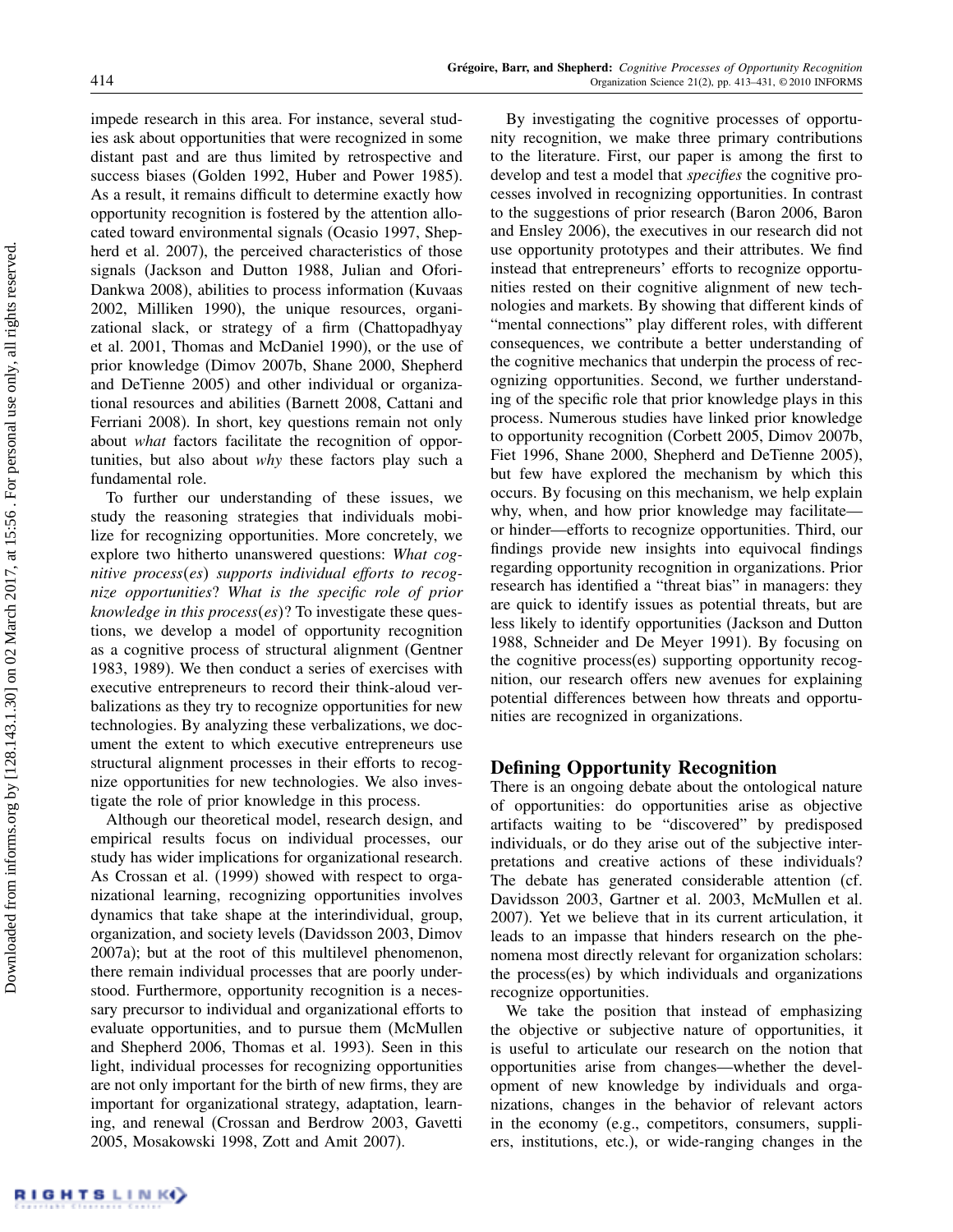macroenvironment (e.g., market saturation, deregulation, business cycles, etc.). But though these changes may make current practices suboptimal, they do not form opportunities in and of themselves. For example, an inventor who comes up with a new technology may introduce an objectively identifiable change to the environment, but he or she does not yet "have" an opportunity, no more than the new technology itself represents the opportunity. Opportunities are courses of action that seek to derive benefits from these changes. In the case of entrepreneurship, for instance, opportunities for a new technology would thus lie in applying the technology in a particular market (cf. Venkatarman and Sarasvathy 2001, p. 652; but see also Drucker 1985, Eckhardt and Shane 2003).

However, because of the asymmetric diffusion of knowledge (Hayek 1945) and limits to individual rationality (Simon 1957), the appropriateness of applying a new technology to a particular market is uncertain ex ante (Knight 1921, McMullen and Shepherd 2006); it may only be determined post hoc. It follows that the process of recognizing opportunities involves both objective and subjective dimensions: the objective reality of one's context and the subjective interpretations that one makes of this context and of one's position in it—before the facts can be objectively known.

Accordingly, recent theorizing on entrepreneurial action has emphasized the distinction between two nested phases of entrepreneurial action (McMullen and Shepherd 2006). The first phase concerns the formation of subjective beliefs that an opportunity exists for those with the relevant abilities and means to exploit it (2006, p. 137). The second concerns the evaluation of the opportunity for oneself (or for one's organization), that is, whether one has the means and motivations to act on the opportunity. To date, most studies of opportunity recognition have either not made the distinction between the two phases of opportunity processes (e.g., Baron and Ensley 2006), or have focused on the evaluation phase (e.g., Chattopadhyay et al. 2001, Krueger and Brazeal 1994, Sarasvathy 2001, Thomas and McDaniel 1990). To further knowledge on the dynamics that lead to individual and organizational efforts to pursue opportunities, our paper focuses specifically on the first phase: the process of recognizing opportunities.

Building on these considerations, we define the process of recognizing opportunities as efforts to make sense of signals of change (e.g., new information about new conditions) to form beliefs regarding whether or not enacting a course of action to address this change could lead to net benefits (for instance, in terms of profits, growth, competitive jockeying, and/or other forms of individual or organizational gains). The outcome of this process lies in those subjective ex ante beliefs that an opportunity exists—or not—for the willing and able (Shepherd et al. 2007). Thus, it is possible to complete the process of recognizing opportunity and still come to believe that enacting a course of action to address this change does not constitute an opportunity for yourself or your firm.

# Structural Alignment and the Recognition of Opportunities

Baron (2006, p. 109) proposed that "individuals notice various events in the external world...and then utilize cognitive frameworks they have developed through experience to determine whether these events are related in any way—whether, in short, they form a discernible pattern." Along this line, Baron and Ensley (2006, p. 1339) showed that the opportunity prototypes of expert entrepreneurs are richer than those of novices and place greater emphasis on desirable attributes, such as "solving a customer's problems, the ability to generate positive cash flow, the speed of revenue generation, manageable risk, and (the presence of) others in their network with whom to develop the venture" the ability to generate positive cash flow, manageable risk, superiority of the product/service, potential to change the industry, a favorable financial model, positive assessments or advice from others, the existence of a large untapped market, and intuition or gut feeling. But this raises an interesting conundrum. Given the retrospective nature of their study, it is still not clear whether novices and experts alike effectively use these desirable attributes in their efforts to recognize opportunities.

We advance that a key to this conundrum lies in considering the cognitive processes by which individuals make sense of new information, and more specifically, of information that is new to them. It is commonly accepted that people will mentally compare this new information with what they already know. This is how we make sense of new information. Seen in this light, the "discernment" of opportunity-relevant patterns involves cognitive efforts to consider the "resemblance" between events in the outside world (including signals of potential changes in this environment) and mental models of situations and contexts that are relevant not only for making sense of the new information, but, in the case of recognizing opportunities, for identifying a course of action to potentially profit from these changes.

But how is this done concretely? What are the cognitive processes by which individuals assess resemblance between new information and what they already know? The question of "resemblance" has been at the center of cognitive research on the perception of similarity, and on the use and consequences of similarity considerations in a wide range of reasoning tasks (cf. Holyoak and Thagard 1995). This literature highlights that perceptions of similarity between two or more objects of interest rest on the cognitive alignment of the mental representations that individuals make of these objects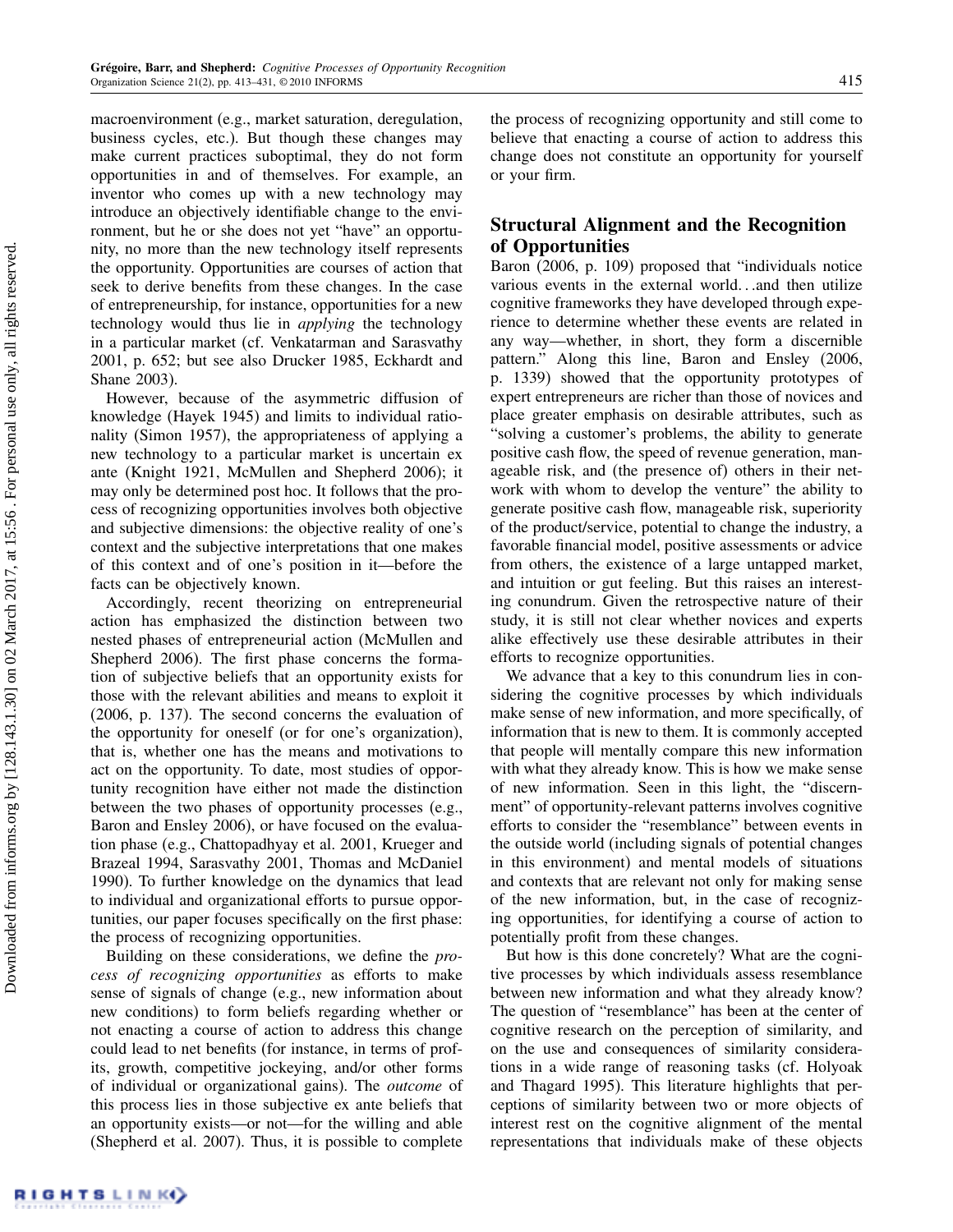(Day and Gentner 2007, Keane et al. 1994, Markman and Gentner 1993). Building on this literature, we propose that the cognitive process of structural alignment (Gentner 1983, 1989) provides a useful basis to investigate the process of recognizing of opportunities. At its most fundamental level, structural alignment is a cognitive tool that people use to compare things—and to draw implications from the comparison. For instance, when people encounter a new object, their first instinct is to ask whether anything in this new object resembles anything they have seen before. In turn, people build on the similarities they observe to better understand the new object. Cognitive scientists have shown that similarity comparisons and the underlying mechanism of structural alignment play an important role in how people make sense of new information, learn new concepts, and develop categories (cf. Holland et al. 1986, Vosniadou and Ortony 1989). More importantly, the same preocesses of structural alignment were shown to influence the performance of activities that demand high levels of abstract reasoning such as in scientific innovation, new product ideation, and other creative endeavors (cf. Dahl and Moreau 2002, Dunbar 1993, Ward 1995) and including strategy making (Gavetti and Rivkin 2005, 2007).

One of the primary findings of this research is that alignment proceeds at two distinct levels: one centered on the superficial features and the other on structural relationships (Gentner 1983, 1989). Superficial features relate to the basic "parts" of a mental representation, along with their attributes and characteristics (Gentner et al. 1995, p. 271). By contrast, structural relationships refer to the links that unite different superficial features within a mental representation. Research distinguishes two types of structural relationships: first-order and higher-order structural relationships. The former consists of one-to-one functional relationships between superficial features (e.g., action verbs, direct effects). Higher-order relationships include more abstract "relationships between relationships," such as causal chains, goal statements, and conditional rules (cf. Gentner 1989, Gentner et al. 1993, Holyoak 1985).

We use the example of a new technology developed at  $MIT$ —the 3DP<sup>™</sup> documented in Shane (2000)—to illustrate the distinctions between superficial features and structural relationships. Examples of superficial features of the technology include who developed the technology (mechanical engineers at MIT), the components of the technology (mechanical arm, print head), the material it uses (ceramic powders), and what the technology produced in the lab (e.g., ceramic filters, casting molds, etc.). Examples of first-order structural relationships include how the technology operates (e.g., [mechanical arm (moves) print head]; [print head (deposits) powder]). Higher-order structural relationships include more abstract capabilities of the technology (e.g., [how

the technology operates] causes [fabrication of tridimensional objects with high level of automation and precision]).

Structural alignment processes play an important role in efforts to make sense of new information: faced with a new target stimulus, individuals consider the alignment of its features and relationships with that of a relevant "source" (Gentner 1989, Holland et al. 1986). This "source" can be a relevant object, a more abstract framework (such as a category or a theoretical model), or more generally, a mental representation of a situation that is relevant to understanding the new information target. By comparing the new information with a relevant object, model, or situation—that is, by considering whether or not the superficial features and structural relationships of target and source are aligned—people are able to perceive meaningful patterns and draw relevant conclusions. This leads to the following guiding proposition:

PROPOSITION 1. In their efforts to recognize opportunities, individuals will mentally compare the superficial features and structural relationships of signals from their environment with the features and relationships of contexts where this information could be meaningful.

# Preponderant Role of Aligning Structural Relationships

Research on structural alignment indicates that the processing of superficial features and of structural relationships involves different sets of cognitive structures and dynamics (Gentner 1989, Gentner et al. 1993, Keane et al. 1994). As a result, the two are likely to play different roles in efforts to recognize opportunities. On the one hand, research has shown that superficial features influence the search and retrieval of information from memory (Gentner 1989, Gentner et al. 1993). Accordingly, the superficial features of a new stimulus (say, the features of a new technology such as the material it works with) may lead one to recall corresponding features of a relevant source from memory (in this case, a market associated with this material). The source that is recalled from memory is often influenced by one's prior experiences or familiarity with particular features, or by one's context or situation (for instance, a feature that is made salient because of particular events). This may narrow the range of superficially related domains that are spontaneously accessed (Keane et al. 1994) and where one scans for relevant bases for alignment. On the other hand, structural relationships are more directly involved in higher-order reasoning processes (Holland et al. 1986, Keane et al. 1994). For instance, the processing and alignment of structural relationships influence category formation (Namy and Gentner 2002), learning (Loewenstein and Gentner 2005), and problem solving (Catrambone and Holyoak 1989, 1990).

Both superficial features and structural relationships can influence interpretation. Yet, research has shown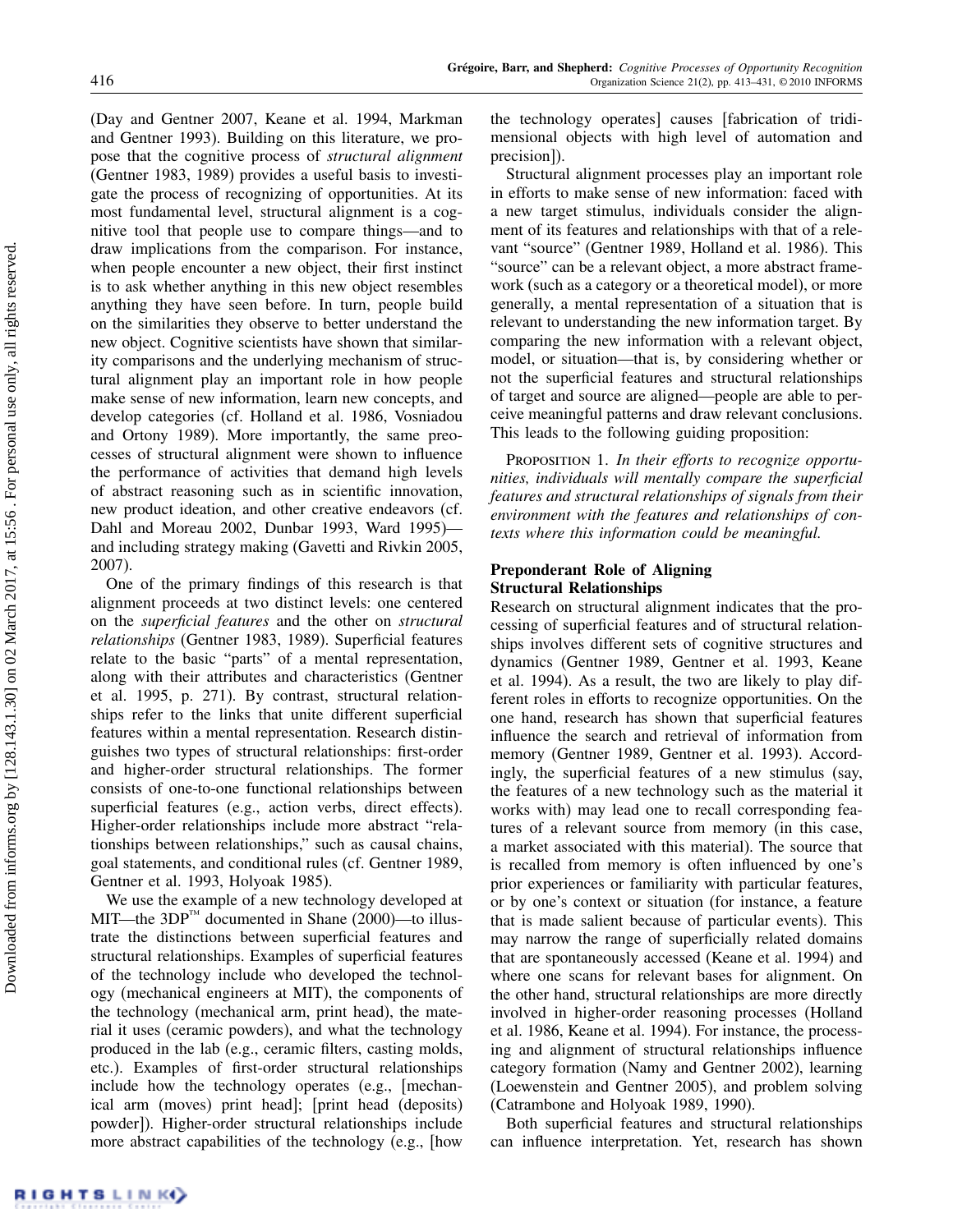that structural relationships are particularly important when making inferences about a new and/or ambiguous stimulus (Day and Gentner 2007, Gentner 1989). Accordingly, we postulate that efforts to recognize opportunities will emphasize the consideration and alignment of structural relationships. Two further reasons motivate this emphasis. First, reasoning based on structural relationships is fostered when stimuli are encoded in a rich and deep manner, such as in cognitively demanding tasks or when facing an emotionally important challenge (cf. Blanchette and Dunbar 2001, Catrambone and Holyoak 1989). These conditions characterize most efforts to recognize opportunities. The relevant information for such tasks is often complex and ambiguous, making its interpretation challenging. Likewise, these tasks are emotionally engaging, in large part because of the potential consequences they have for individuals and their firm (cf. Cardon et al. 2009, Ireland et al. 2003).

Second, research has shown that from a neurocognitive standpoint, noticing the alignment of structural relationships generates more "brain activation" than does noticing the alignment of superficial features (Holland et al. 1986, Keane et al. 1994). This preference for structural matches allows for comparing and recognizing meaningful patterns that may not include superficial similarities. Indeed, the use of structurally based "mental leaps" (Holyoak and Thagard 1995) has been observed in several fields, and notably in scientific and creative thinking (e.g., Dahl and Moreau 2002, Dunbar 1993, Ward 1995). In strategic decision making for instance, Gavetti and Rivkin (2005) showed that former Intel CEO Andrew Grove figured out the danger of abandoning the low-end microprocessor segment not by thinking about the situation in computer or electronic products, but by comparing Intel's situation with what had happened in the steel industry with the advent of Nucor and the minimills. Microprocessors and reinforcing bars have few features in common, but Nucor's entry and growth in the steel industry was highly similar to the Advanced Micro Devices, Inc. (AMD) entry and growth in the microprocessor industry. Knowing what happened to large U.S. steel foundries, Grove devised a strategy to avoid a similar fate. The above considerations suggest that in their efforts to recognize opportunities, individuals will pay particular attention to the alignment of structural relationships, relative to their alignment of superficial features. Thus, the following applies.

Hypothesis 1. The process of recognizing opportunities will involve greater cognitive effort (attention) to align structural relationships than to align superficial features.

## Role of Prior Knowledge

Extant research has shown that because the distribution of knowledge in society is not uniform, prior knowledge helps to explain why some individuals are able to recognize particular opportunities that others simply fail to see (e.g., Corbett 2005, Dimov 2007b, Fiet 1996, Shane 2000, Shepherd and DeTienne 2005). In general, these studies infer that prior knowledge provides a basis from which to interpret—and use—new information. However, because of the indirect and retrospective nature of the empirical evidence (cf. Davidsson 2006, Dimov 2007b), most of these studies do not specify the cognitive mechanism by which prior knowledge effectively influences efforts to recognize opportunities.

Cognitive research indicates that prior knowledge fosters the consideration of structural relationships. For example, experts in a domain find it naturally easier to reason in terms of structural relationships, in large part because they have richer mental representations with which to work (Chi et al. 1981). Knowledgeable experts are more readily able to solve problems with low superficial similarity but high structural similarity (Gick and Holyoak 1983, Keane 1988). In parallel, research on insight has shown that one's failure to solve a particular problem often leaves "failure indices" in long-term memory. According to the "opportunisticassimilation hypothesis" of Seifert et al. (1995), such indices lay dormant until a chance encounter with a stimulus relevant to solving the problem, at which time these indices "serve as signposts that guide subsequent retrieval processes back to stored aspects of the problematic situation" (Seifert et al. 1995, p. 87). In other words, prior exposure to a problem can increase alertness to solution-relevant stimuli (Dimov 2004). The implications of the "richer mental representations" and "opportunistic-assimilation" perspectives are that prior knowledge facilitates the noticing of structural parallels between new information and a relevant context, even in the absence of superficial correspondence between the two. Thus, the following applies.

Hypothesis 2. In the process of recognizing opportunities, reliance on higher levels of prior knowledge will be associated with greater cognitive effort (attention) to align structural relationships than to align superficial features.

# Research Methodology

In developing the model and hypotheses above, our purpose is not to document the particular sequence of thoughts that one follows to recognize opportunities, but rather to test whether the process of recognizing opportunities involves discrete forms of reasoning. To this aim, we conduct a verbal protocol study (Ericsson and Simon 1993). Specifically, we met with senior executives that had new-venture founding experience, presented them with short descriptions of new technologies, and asked them to "think out loud" as they considered what possible opportunities could be pursued with these new technologies (if any). Participants completed two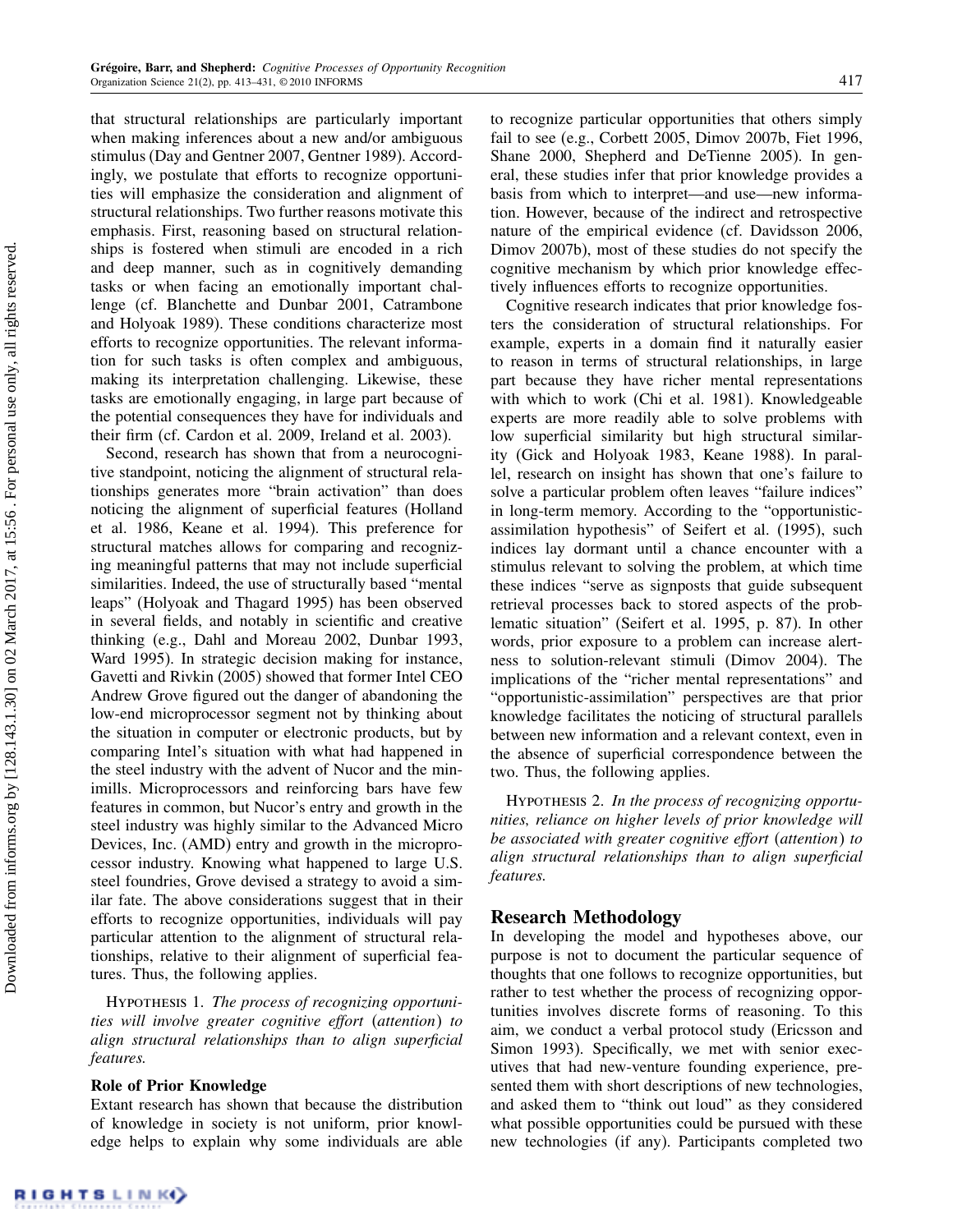exercises, using two different technologies. In turn, we content analyzed the transcriptions of participants' verbalized thoughts for evidence that in their efforts to recognize opportunities they used cognitive processes of alignment.

Verbal protocol analysis allows one to observe the thought processes of executives in real time while they attempt to recognize opportunities, as opposed to relying on retrospective recollections of such efforts. In organization research, the technique has been used to study the reasoning strategies of managers and corporate officers (e.g., Isenberg 1986, Melone 1994), the decision processes of investors (e.g., Hall and Hofer 1993, Sarasvathy et al. 1998), the thinking that supports new product ideation (e.g., Dahl and Moreau 2002), and the decision modes of entrepreneurs (e.g., Sarasvathy 2001).

## Research Material

We derived the research material from publicly available descriptions of two new technologies already exploited in niche markets. The first stimulus was based on NASA's Extended Attention Span Training (EAST<sup>™</sup>) (NASA 2003). The second was based on MIT's threedimensional printing  $(3DP^m)$ , the same technology studied in Shane (2000). We present the research material in the appendix.

We acknowledge that opportunities for new technologies are only a subset of the types of opportunities that individuals and organizations may pursue. We chose to anchor our research on the well-documented context of technology transfer (Mowery et al. 2004; Shane 2001a, b) to control for dynamics that may be associated with different forms of opportunity in different situations and contexts. We designed the study to be consistent with prior accounts of technology transfer—where entrepreneurs learn of technologies that are offered for licensing and subsequently identify opportunities for these (Shane 2000). Furthermore, our design makes use of real-life technologies for which opportunities were already exploited, thereby augmenting the external validity of our task and material.

#### Sample

We conducted the study with senior executives with new-venture founding and managing experience in two industries: life-science technologies and marketing services. We chose executives with new-venture experience because the task of recognizing opportunities is one with which they are familiar. Consistent with Ericsson and Simon (1993), this ensures that participants' verbalizations will not be affected by their need to cope with a new or incongruous task. In addition, the selection of participants from two distinct groups with markedly different backgrounds allowed us to broaden the generalizability of our findings.

Because our research exercise drew from authentic cases of technology transfer, however, it was important to select participants who were unlikely to have prior knowledge of the current exploitation of these technologies. To minimize this possibility, we focused on executives who do not operate technology-related businesses and who are unlikely to have engineering backgrounds. As a post-experimental control, we asked participants to report the prior knowledge they had of the specific technologies we presented them, as well as the scientific principles underpinning these techonologies.

To identify potential participants, we consulted a list of 152 entrepreneurs operating businesses in a U.S. mountain state, and who had professional relationships with a university's entrepreneurship center. We identified five executives with experience in marketing services, and one with experience in life sciences. A second executive with experience in life sciences was identified from a personal contact and that person suggested three additional names. All 10 executives were contacted via e-mail with a detailed message explaining the study's purpose and procedures. Nine agreed to take part. The one who refused (female, 35–44 years old) cited "lack of time to meet for such an extensive procedure."

Participants include two males and two females heading marketing services firms, and four males and one female executives from life-science businesses. All had decades of work experience, including several years as an entrepreneur (mean  $= 18.6$  years): all had founded and managed at least one new venture. All but two were the founders (and lead executive) of the current firm in which they work. The exceptions had previous founding experience and were members of their current firm's executive team (vice president and chief financial officer (CFO)). By and large, participants stated that they had low levels of prior knowledge for the technologies we presented (mean of 2.39 and 1.50 for the two technologies ( $EAST^m$  and  $3DP^m$ ), respectively, on a nine-point scale anchored  $1 =$  "minimal knowledge," with standard deviations of 1.9 and 0.8). By contrast, they expressed having more knowledge of the markets they discussed  $(\text{mean} = 5.03; \text{ std. dev.} = 2.7).$ 

Given the demanding nature of the procedures, verbal protocol studies tend to trade large sample sizes that would warrant statistical validity for methodological strategies that emphasize the internal, construct, and external validity of the observations. In this regard, our sample size of nine executives is directly comparable to that of other verbal protocol studies in management research, including Isenberg's (1986) sample of 12 general managers from six corporations, Melone's (1994) sample of eight corporate development VPs and CFOs (five and three, respectively), and Sarasvathy et al.'s (1998) sample of eight entrepreneurs and bankers (four and four, respectively). All participants completed two exercises for two different technology stimuli, generating a total of 18 analyzable protocols.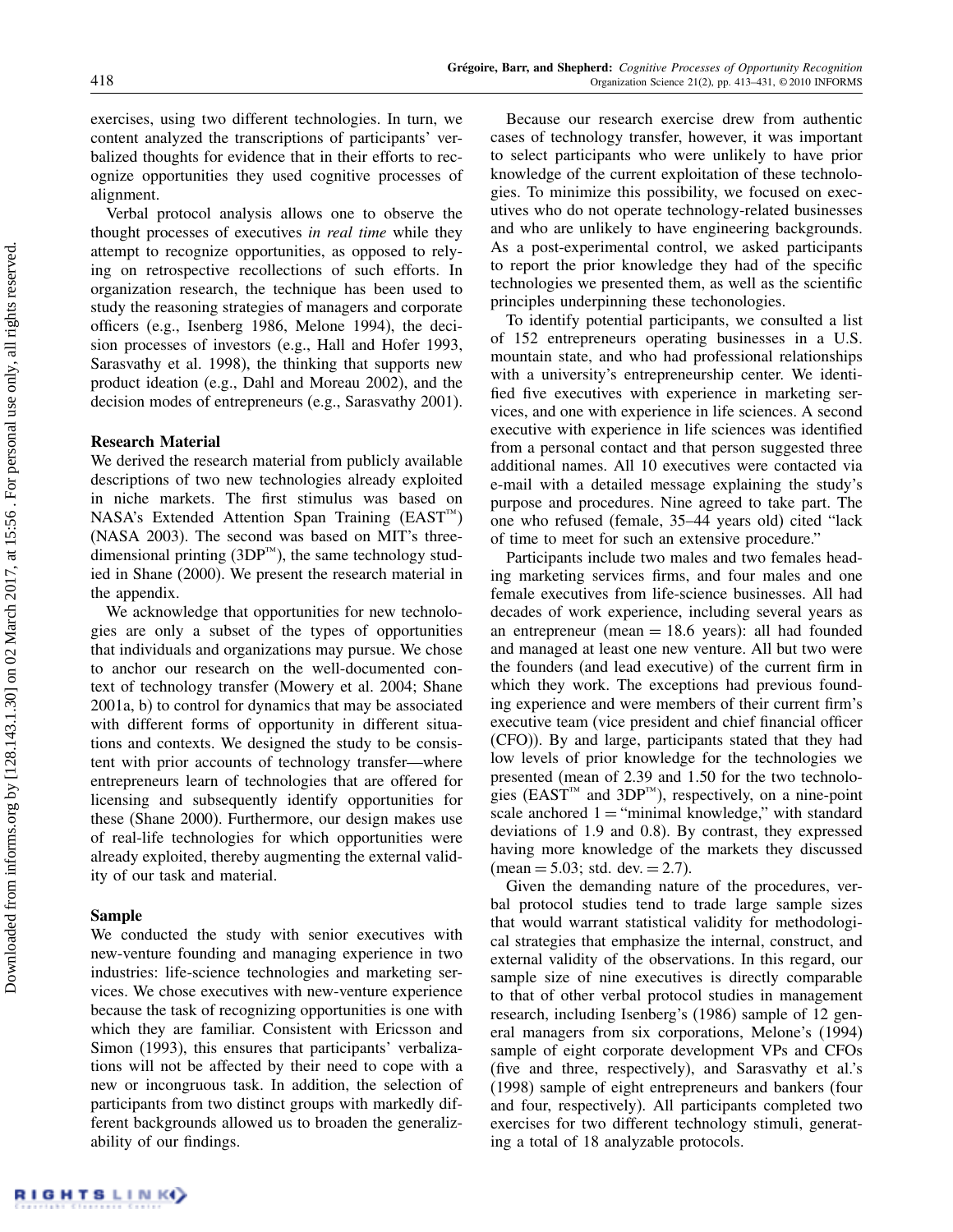## Data Collection and Research Procedures

Each executive in our study completed the exercises at a scheduled meeting, which lasted 40 to 50 minutes. Our research procedures follow those set forth in Ericsson and Simon (1993). We first presented the participants with two practice problems. We then asked whether they were comfortable with the procedures, including the recording of their think-aloud verbalizations. After confirmation, we presented them the written description of a first technology (randomly assigned). Participants read the description out loud and proceeded with the exercise. Although some participants voiced comments as they were reading the description, others read the description in its entirety without pausing. All participants then described what possible opportunity(ies) could be pursued with the new technology (if any). At any time, they could ask questions or interrupt the study. Participant's verbalizations (including reading the stimulus) ranged from two and a half to 10 minutes. Once they had finished describing their thoughts, they were asked to indicate on one to nine scale the extent to which they had prior knowledge of the technology presented, of the market(s) they discussed, and of the problems affecting individuals in those market(s). We then asked participants whether they could do a second exercise. All agreed. After completing the two exercises, participants completed a questionnaire that asked for information about themselves and their current firm. The first author transcribed each recording in the days following each interview, and sent a verification copy to each respondent.

## Data Analysis and Coding Schemes

We analyzed participants' verbalization using content analysis techniques (Krippendorff 2004, Neuendorf 2002). In line with Crutcher (1994) and Ericsson and Simon (1993), the coding schemes we introduce below focus on the occurrence of discrete forms of reasoning across participants' verbalizations, and not on idiosyncratic variations that would be specific to the particular thoughts of each participant. Consistent with other prior verbal protocol studies (e.g., Isenberg 1986, Melone 1994, Sarasvathy 2001, Sarasvathy et al. 1998), evidence for our hypotheses comes from the number, length, and relative proportion of participants' verbalizations that reflect their use of alignment processes and prior knowledge. We use logistic regression techniques to assess the predominance of structural alignment reasoning and the role of prior knowledge in supporting this process.

Following Ericsson and Simon (1993, p. 205), our unit of analysis consists of meaningful blocks of texts, generally a sentence or groups of related clauses that "flowed" together in participants' verbalizations and that were separated from other statements by short pauses. We identified these statements as we transcribed the audio recordings, and verified them after all protocols had been transcribed. The 18 protocols generated 396 statements, each averaging 12.65 seconds (std. dev.  $= 9.7$ s).

We coded the verbal protocols on three dimensions: (1) the attention focus (i.e., the "topic" of each statement); (2) the level of structural reasoning (i.e., superficial versus structural); and  $(3)$  the *level of* prior knowledge anchoring different statements. Table 1 describes how we operationalized each dimension. We used subdimensions to translate the analytical categories into concrete terms.

The first dimension identifies the particular aspect of the problem space that captured participants' attention. Because we focus on the process(es) of recognizing opportunities for new technologies, the relevant problem space consists of information about the specific technologies we present participants, and whatever objects, models, situations, or contexts participants use to "make sense" of these technologies. We coded each statement according to whether it referred to something about the technology (the supply side), about the market (the demand side), about both, or about neither (something else). Evidence of cognitive alignment comes from statements that attend to features/relationships of both technology and market. Yet we note that our research design does not ask participants to align technology and markets: whether they do so is an empirical question, one that we investigate in this paper.

The second dimension of our coding scheme captures the level of reasoning expressed in each statement. More specifically, we coded each statement according to whether it made an explicit reference to superficial features or to one of two types of structural relationships: first or high order. Please note that we combine the two forms of structural relationships for the quantitative analyses. $<sup>1</sup>$ </sup>

The third dimension captures the level of prior knowledge that anchors the thoughts and reasoning strategies evidenced in each statement. We distinguished between three levels of prior knowledge: high, medium, and low. Because participants were unlikely to have extensive knowledge of the technologies but were free to use any other knowledge base in their efforts to recognize opportunities, the high levels of prior knowledge we observed were mostly concerned with prior knowledge of markets.

For control purposes, we also noted the point in time within each protocol before which participants were "searching" for an application of the new technology, and after which they had "identified" a specific opportunity for that technology. This allows us to assess the relative distribution of content categories before and after participants explicitly identified an opportunity.

## Dependent Measures

To document the absolute and relative occurrence of structural alignment processes in participants' efforts to recognize opportunities, we calculated three dependent measures consistent with prior use of verbal protocols in management research (cf. Isenberg 1986, Melone 1994,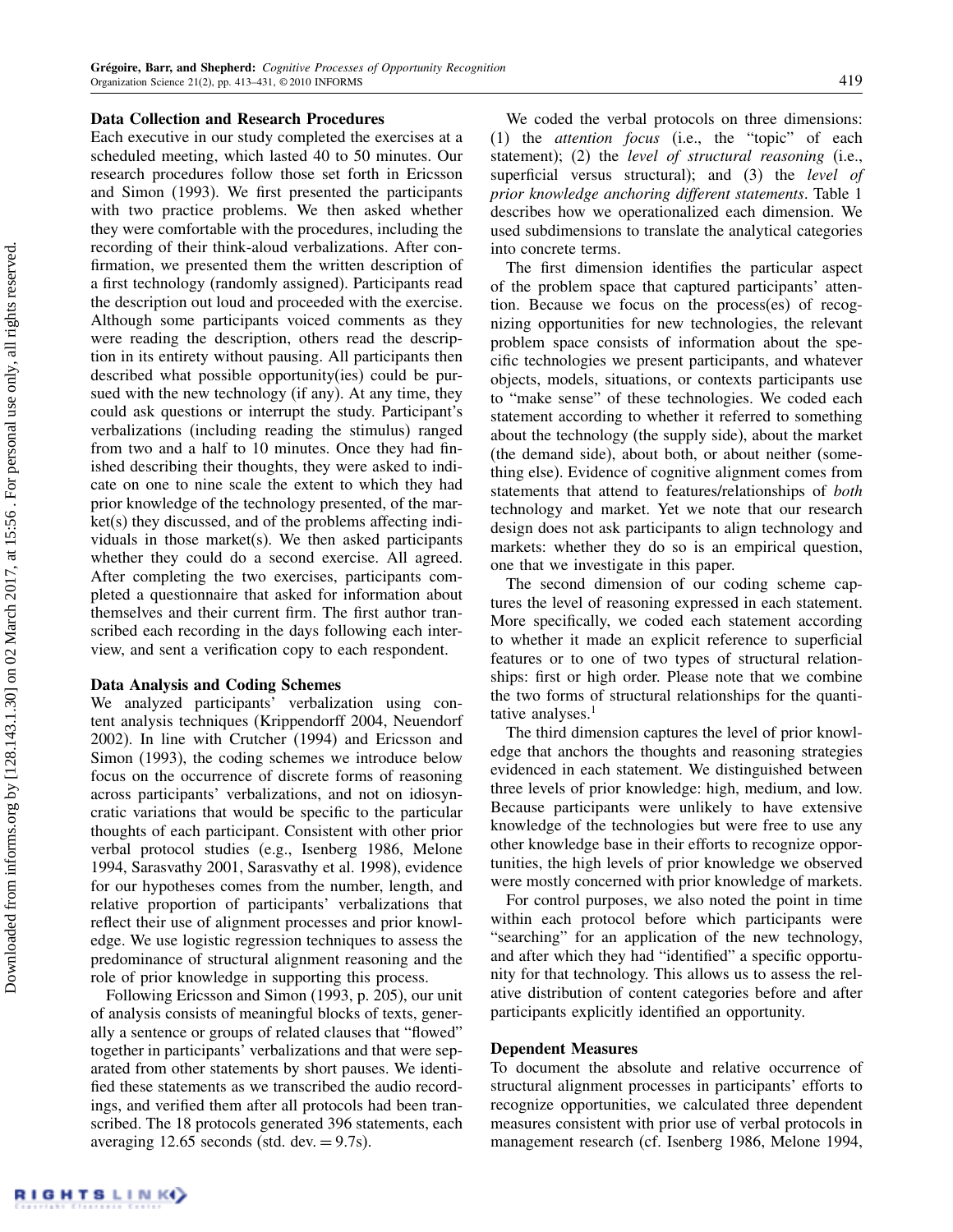| Analytical categories                    | Subcategories                                              | Operationalization                                                                                                                                                                                                                                                                                                                        |  |
|------------------------------------------|------------------------------------------------------------|-------------------------------------------------------------------------------------------------------------------------------------------------------------------------------------------------------------------------------------------------------------------------------------------------------------------------------------------|--|
| Attention focus                          |                                                            |                                                                                                                                                                                                                                                                                                                                           |  |
| Technology                               |                                                            | The statement consists primarily of comments,<br>observations, questions, issues (etc.) about the<br>technology presented                                                                                                                                                                                                                 |  |
| Market                                   |                                                            | The statement consists primarily of comments,<br>observations, questions, issues (etc.) about a market<br>context                                                                                                                                                                                                                         |  |
| Neither/other                            |                                                            | The statement refers to neither the technology<br>presented, nor to a particular market context.                                                                                                                                                                                                                                          |  |
| Analytical categories                    | Subcategories                                              | Operationalization: The statement consists primarily of<br>comments, observations, questions, issues (etc.) about                                                                                                                                                                                                                         |  |
| Level of structural reasoning            |                                                            |                                                                                                                                                                                                                                                                                                                                           |  |
| Superficial, technology                  | Techno characteristics                                     | the "objects" of a technology, such as the parts of the<br>technology, its elements, the materials/inputs it uses,<br>the objects/output it produces, the individuals who<br>developed that technology, the general field of origin<br>of that technology, along with all the characteristics of<br>these objects, individuals, etc.      |  |
| Superficial, market                      | Market characteristics                                     | the objects in a context, and/or their<br>attributes/characteristics/features. This includes<br>individuals in that market context, their<br>characteristics, the products/services they use, the<br>characteristics of these products/services, the<br>characteristics of the market context as a whole, etc.                            |  |
| First-order relationships,<br>technology | T-how: How technology operates                             | the operation of a technology, how it works, what it<br>does, what it does with what, and how.                                                                                                                                                                                                                                            |  |
|                                          | T-why: Aims and purposes of<br>technology                  | the current aims and purposes of the technology in<br>the specific context of its development, e.g., why its<br>developers have the technology do what it does (in<br>the lab), with what effects.                                                                                                                                        |  |
| First order relationships,<br>market     | M-how: How a market "works"                                | the activities in a context, i.e. what individuals in that<br>context do with current products/services they use,<br>how they interact with these products/services, how<br>the products/services themselves function, etc.                                                                                                               |  |
|                                          | M-why: Aims and purposes of<br>market actors               | the current and immediate purposes of individuals<br>in that market context, i.e., why they do the things<br>they do.                                                                                                                                                                                                                     |  |
| High-order relationships,<br>technology  | T-ben: Ultimate benefits of<br>technology and their causes | the potential benefits/advantages/implications of the<br>technology, e.g., the ultimate capabilities/effects of<br>the technology, along with the causes/reasons why it<br>has such capabilities.                                                                                                                                         |  |
|                                          | T-prob: Problems of technology<br>and causes               | the particular problems/limitations of the technology,<br>along with the reasons/causes of such capabilities.                                                                                                                                                                                                                             |  |
| High-order relationships,<br>market      | M-ben: Benefits of market<br>activities and causes         | the larger implications/advantages/implications that<br>actions and activities in a market may have-such as<br>using products/services for a particular purpose.                                                                                                                                                                          |  |
|                                          | M-prob: Problems of market<br>activities and causes        | the problems individuals have in a market context,<br>the limitations of an activity and/or product/service<br>they use in that market. This also extends to the<br>goals, motives and needs that individuals have that<br>are poorly satisfied under current conditions, and/or<br>the reasons why these problems and limitations exist. |  |
| Implicit, technology<br>Implicit, market |                                                            | Although the statement discusses something else, a<br>preposition in the statement refers implicitly to<br>something about a market context. Because the<br>reference is implicit however, it is impossible to<br>determine the level of structural alignment that is<br>emphasized.                                                      |  |

# Table 1 Coding Schemes

RIGHTSLINKY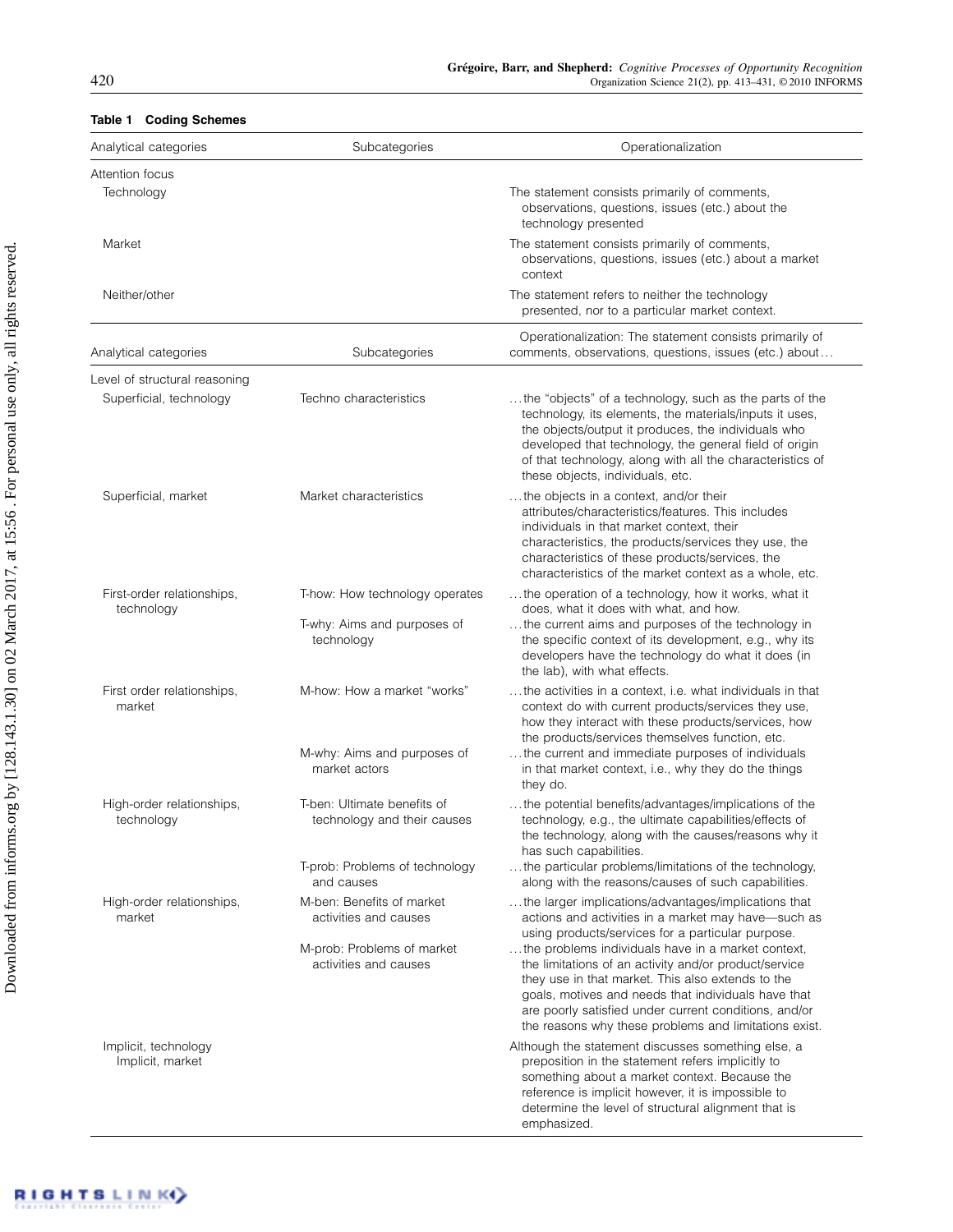| Table 1 | (cont'd.) |
|---------|-----------|
|---------|-----------|

| Analytical categories                                         | Subcategories                         | Operationalization                                                                                                                                                                                                                                                                                                                                                                                                                             |  |  |  |
|---------------------------------------------------------------|---------------------------------------|------------------------------------------------------------------------------------------------------------------------------------------------------------------------------------------------------------------------------------------------------------------------------------------------------------------------------------------------------------------------------------------------------------------------------------------------|--|--|--|
| Anchoring of reasoning on different levels of prior knowledge |                                       |                                                                                                                                                                                                                                                                                                                                                                                                                                                |  |  |  |
| Low                                                           | Minimum knowledge                     | The statement is not explicitly or implicitly anchored on any<br>particular domain of knowledge for which the individual<br>claims to be, or could be said to be knowledgeable.                                                                                                                                                                                                                                                                |  |  |  |
| Medium                                                        | Some familiarity<br>Distant knowledge | The statement refers to a knowledge domain for which the<br>individual claims to be vaguely familiar, to know something<br>about, without necessarily being an expert or being directly<br>interest in that domain (e.g., a domain that has never been<br>experienced directly by the individual himself/herself).<br>The statement refers to a knowledge domain that is obviously<br>and explicitly distant, such as a past memory, a distant |  |  |  |
|                                                               |                                       | event, and event that is not particularly significant and/or<br>emotionally charged.                                                                                                                                                                                                                                                                                                                                                           |  |  |  |
| High                                                          | Self-experience                       | The statement refers to a knowledge domain that is explicitly<br>and directly related to a profoundly marking personal<br>experience, an experience that was salient and meaningful.                                                                                                                                                                                                                                                           |  |  |  |
|                                                               | Family experience                     | The statement refers to a knowledge domain that is explicitly<br>and directly related to and/or involving close family<br>members (e.g., spouse, children, parents, etc.).                                                                                                                                                                                                                                                                     |  |  |  |
|                                                               | Personal interest                     | The statement refers to a knowledge domain for which the<br>individual claims or can be said to have a high personal<br>interest, such as a personal hobby, sports, etc.                                                                                                                                                                                                                                                                       |  |  |  |
|                                                               | Professional expertise                | The statement refers to a knowledge domain that corresponds<br>to the individual area of professional expertise.                                                                                                                                                                                                                                                                                                                               |  |  |  |

Sarasvathy 2001, Sarasvathy et al. 1998). The first measure builds on the distribution of statements within each protocol to report the number of participants who made at least one statement corresponding to our coding categories. We also report the number of participants who made two statements or more. Similar in spirit to the Borda-count method used by Sarasvathy (2001), this approach allowed us to assess whether the importance given to each category is generalized across our participants. The second measure focuses on the total length of time (in seconds) devoted to different categories of statements within each protocol. The third measure captures the relative importance of each category of statements over the duration of the "average" protocol. To construct this measure, we first calculated the relative importance of each category of statement with respect to the length of each participant's protocols (in percentage of total time). We then calculated the weighted average of these measures controlling for the length of individual protocols. This measure provides a conservative estimate of the importance that particular forms of reasoning have within participants' verbalizations, net of whether some individuals were more or less loquacious.

## Coding Procedures and Assessment of Validity and Reliability

To assess whether participants effectively verbalized their thoughts as they were trying to recognize opportunities, we asked and recorded what they remembered having said and thought during the first exercise. Although space limitations prevent us from reporting the results here, participants' retrospective verbalizations were highly convergent with what they had said in the thinkaloud protocols. This observation supports the internal validity of the protocols (Ericsson and Simon 1993, Chapter 3).

Consistent with the standards of verbal protocol and content analysis (cf. Krippendorff 2004, Neuendorf 2002), two coders independently coded the raw data: the first author and a graduate student who was blind to both the theoretical rationales and particular hypotheses of the study. The coders began by coding a single protocol together and discussed every aspect of the coding procedure. They then coded two protocols independently, and met back to discuss the objectivity and meaning of each coding category. Having agreed, the two coded all 396 statements independently.

We calculated two indices of interrater reliability for all coding dimensions: percentage of agreement and Cohen's  $\kappa$ . We reached the following levels of reliability: 95.9% agreement ( $\kappa = 0.935$ ) for the attention focus dimension, 83.4% agreement ( $\kappa = 0.801$ ) for the level of structural reasoning dimension, and 92.5% agreement  $(\kappa = 0.816)$  for the prior knowledge dimension. These results indicate acceptable levels of interrater reliability (cf. Lombard et al. 2002, Neuendorf 2002). The coders discussed discrepancies and reached agreement on all statements before conducting the final analyses.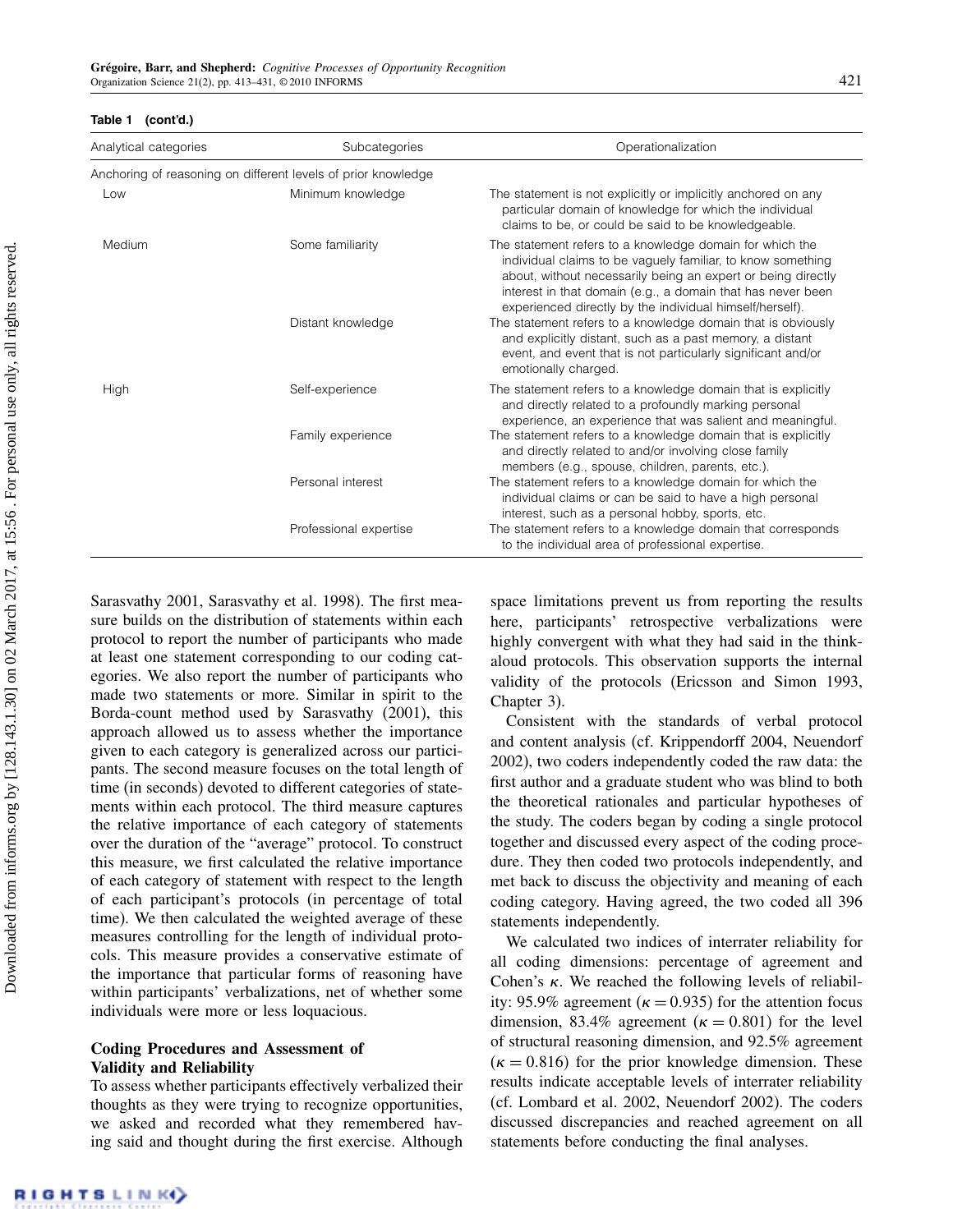# Results

The 18 protocols reveal a wide diversity in the sequence of thoughts and reasoning strategies mobilized by participating executives in their efforts to recognize opportunities. Some had an idea right away and proceeded to expand upon it. Some spent time considering various possibilities before they settled on a particular one. Still others voiced hypotheses that they continued to develop until they found an opportunity they felt confident to defend. And three participants did not identify an opportunity for the 3DP™ technology—an observation to which we will return.

Several participants indicated that although they would need more information to assess whether they should try exploiting the opportunity(ies) they had described, they were confident that they had identified an opportunity that could work.

Now I would have to do a lot of due diligence to convince myself, as I would go forward in that analysis of whether [the opportunity I described above] would work, but I am prepared to say: "all right, let's go to the next step, let's assume it works, now let's figure out what commercial opportunity that could be associated with this." (M45bio  $EAST^{TM})^2$ 

This indicates that the participant made an explicit distinction between efforts to recognize an opportunity and the decision whether to exploit an opportunity. Interestingly, some of the applications they discussed proved very similar to opportunities that are actually being pursued. Yet, participants discussed other applications that appeared just as plausible.

The apparent diversity in reasoning strategies across executives masks a number of regularities that are important for understanding the cognitive processes that are used for recognizing opportunity. Table 1 reports the results of our content analysis of the verbal protocols. An initial look at this data points to several observations that are consistent with structural alignment processes.

First, we observe that participants spent less time talking about the presented technologies than they spent describing markets for these technologies. For the average protocol regarding NASA's EAST™ technology, verbalizations for the technology alone accounted for 9.1% (2.8% for superficial and 6.3% for structural) of the total time, whereas verbalizations about markets accounted for 29.1% (7.6% for superficial and 21.5% for structural). Similarly, for the average protocol regarding MIT's 3DP™ technology, verbalizations for the technology alone accounted for 9.5% (2.3% for superficial and 7.2% for structural) of the total time, whereas verbalizations about markets accounted for 43.7% (4.0% for superficial and 39.7% for structural). We note that for both technology-alone and market-alone statements, in both sets of protocols, verbalizations about structural relationships systematically accounted for larger proportions of the average protocol than verbalizations about

superficial features (see Figure 1). Interestingly, larger proportions of verbalizations focusing on superficial features were made before a specific opportunity was recognized than for verbalizations focusing on structural relationships. This suggests that the consideration of superficial features may be an initial reaction that triggers the search for technology–market combinations on which to focus greater structural attention.

Second, we observe that though we never asked them to do so, all participants spontaneously made statements where the focus of attention is on *both* technology and market—that is, statements whose meaning rest on the parallels and similarities between a technology that was presented and one or more market(s) in which to apply this technology. For example:

And, so, for me to pursue a technology like this, and try to understand if there is an opportunity (would be) to apply the technology to create a new way to give athletes or weekend athletes, or weekend warriors, or people who just care about physical activity, feedback on their level of concentration and (whether) it correlated to their performance so that they can see that when they were concentrating and focused, what their performance did and give them feedback on that. (F45mkt,  $EAST<sup>TM</sup>$ )

In manufacturing, you have people building things, and if you can go from computer digital design straight to 3D objects, with the use of a robotic type machine, then you've just eliminated a lot of labor involved in having to do that through some manual means.  $(M45mkt, 3DP<sup>TM</sup>)$ 

Third, we observe that although most participants made statements denoting the alignment of superficial features (five of nine executives in the first case, five of six in the second), superficial alignment accounted for only a moderate proportion of the average protocol length (11.2% for the EAST<sup>™</sup> technology and 4.2% for the  $3DP^{TM}$  technology).

Fourth, and by contrast, we observe that all executives made statements denoting the alignment of technologies and markets in terms of structural relationships (nine of nine and six of six for the two technologies, respectively). Figure 1 indicates that the alignment of structural relationships accounted for 35.4% and 33.2% of the average protocol length for the two technologies, respectively. These findings indicate that in the process of recognizing opportunities for new technologies, individuals pay attention to the structural alignment of technology and markets.

Consistent with the theory of structural alignment, qualitative analyses revealed that participants' alignment of structural relationships involved two kinds of relationships: first order and higher order. Participants' alignment of first-order relationships focused on how a technology operates, and how/why people in a market would use it.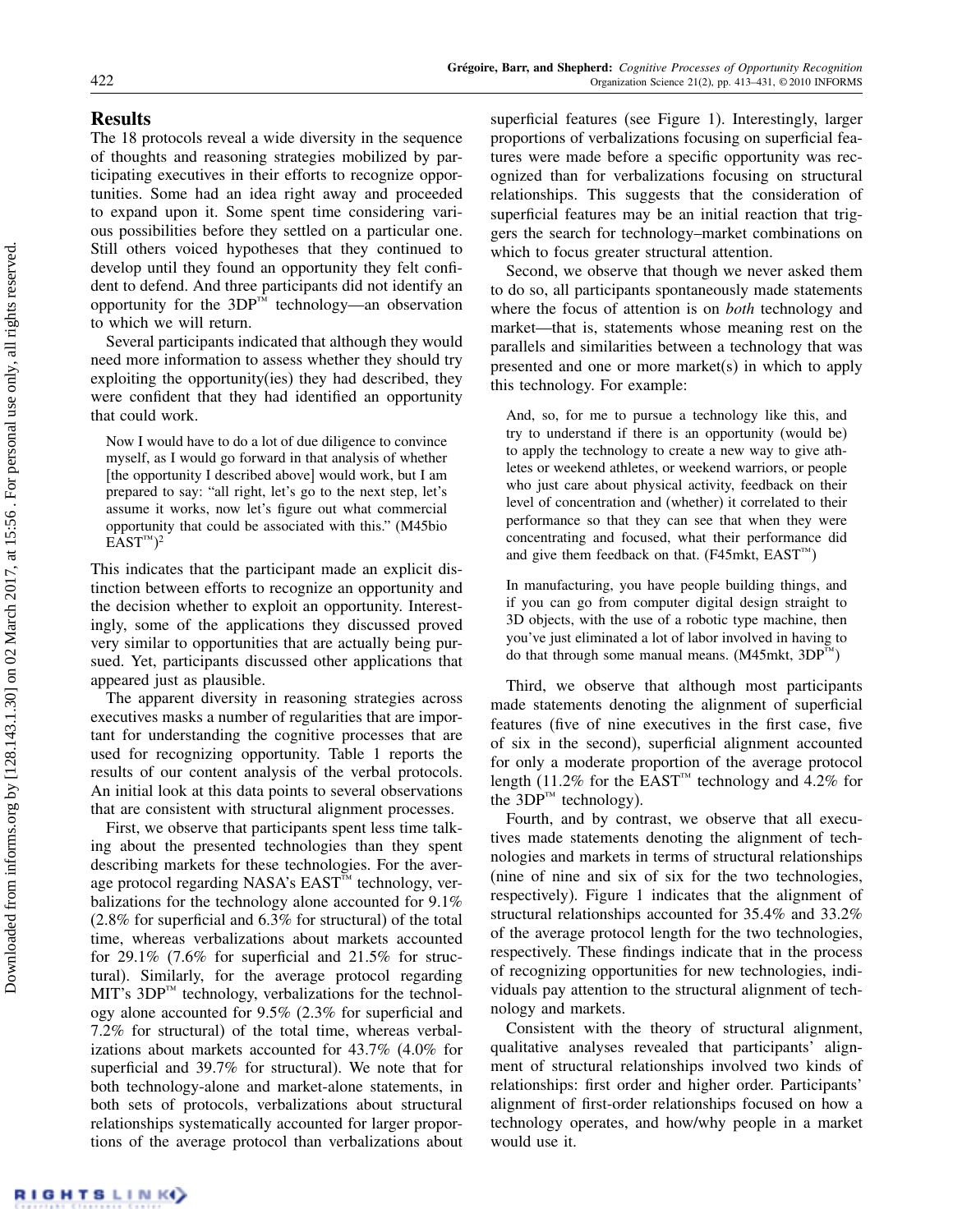### Figure 1 Analysis of Entrepreneurs' Verbalizations



A business-to-consumer, I can see it very much in the gaming worlds, but not even electronic gaming, like I can see it for people that are concentrating in world poker tournament, and who are really trying to get focused on that piece. (F35mkt  $EAST<sup>TM</sup>$ )

Like for instance, in a watch, there are little gears: well that gear had to be made by somebody, cutting it out of a piece of metal, and shaping it, and so I guess, this could be used for making stuff like that, if it were the right component. (M45mkt 3DP™)

Finer-grained analyses indicate that the alignment of first-order relationships accounted for 13.5% and 19.6% of the average protocol length for the EAST™ and 3DP™ technologies, respectively. For the two sets of protocols, this corresponds to 38% and 59% of the time spent on aligning structural relationships, respectively.

By contrast, participants' alignment of higher-order relationships was articulated in terms of the benefits/capabilities of a technology, and the needs and problems of individuals in a given market.

Clearly, in technical surgical procedures, either done directly by a surgeon or increasingly used by robotics, which has a strong similarity to games, because they can be done remote, not just remotely within an operating suite but remotely in terms of big geographical differences, this whole sort of thing can be certainly utilized, and therefore, any company that's investing in imaging, or surgical technology would have an interest in utilizing an approach like this, to enhance the reproducibility, the predictability and the skills of the operator.  $(M55biol$  EAST<sup>™</sup>)

And in terms of architectural design and filling it with space, I think that a lot of people don't have an idea of what that finished product is gonna look like, and whether, it's something you want to buy, and so, I think that for most high-end commercial construction projects, this would be definitely a big plus. It would also free you from sticks and pieces of paper that models are made of now. (F45bio 3D $P^{TM}$ )

The alignment of higher-order relationships counted for 21.9% and 13.6% of the average protocol length for the  $EAST^M$  and  $3DP^M$  technologies, respectively. This corresponds to 62% and 41% of the total time devoted to aligning structural relationships in the two sets of protocols.

Taken together, these results indicate that in their efforts to recognize opportunities for new technologies, individuals pay attention to aligning both types of structural relationships, that is, first-order relationships focused on the functional operation of technology and markets, and high-order relationships focused on the causal dynamics that underpin the benefits and capabilities of new technologies, and the needs and problems of individuals in a given market.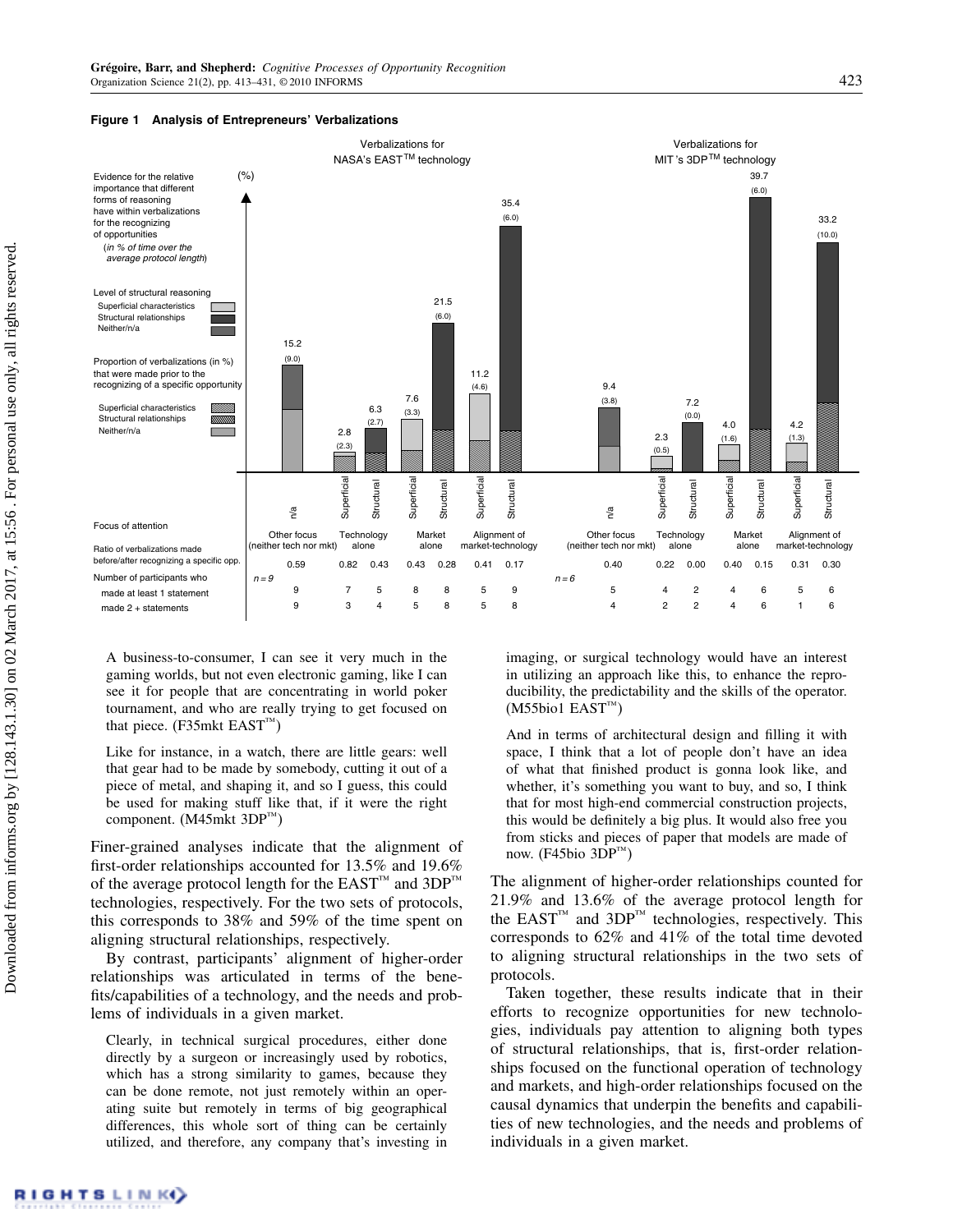#### Table 2 Results of Logistic Regressions

|                                                                                                                              | Structural $(HI + 1st)$ vs.<br>superficial alignment |                                                   |
|------------------------------------------------------------------------------------------------------------------------------|------------------------------------------------------|---------------------------------------------------|
| Predicted contrast                                                                                                           | Model 1                                              | Model 2                                           |
| Intercept                                                                                                                    | $2.249*$                                             | $2.940**$                                         |
| Control variables<br>Technology<br>After vs. before opportunity found<br>Effects of prior knowledge<br>Linear<br>Curvilinear | 0.204<br>0.246                                       | $-0.040$<br>0.771<br>$2.105**$<br>$-0.094$        |
| Model statistics<br>Goodness of fit $(X^2)$<br>Hosmer and Lemeshow test $(X^2)$<br>Cox and Snell $R^2$<br>Nagelkerke $R^2$   | 19.397*<br>$4.514^{ns}$<br>0.155<br>0.219            | 28.791**<br>3.212 <sup>ns</sup><br>0.221<br>0.313 |

Notes.  $n = 115$  alignment statements. Each model includes dummy codes to control for differences between individual participants

<sup>ns</sup>Not significant;  $p \le 0.05$ ; \*\* $p \le 0.01$ .

## Hypotheses Testing

The columns in Figure 1 indicate that for both sets of protocols, the average participant devoted more time to align technology and market in terms of their first- and high-order structural relationships than in terms of their superficial features. Across protocols and technologies, participants spent on average 108.7 seconds aligning structural relationships compared to 25.7 seconds aligning superficial features ( $t_{1:14}$ ;  $p < 0.001$ ). These findings provide preliminary evidence for Hypothesis 1.

We used logistic regression to formally assess the relative attention devoted to aligning structural relationships over superficial features (Hypothesis 1) and the role of prior knowledge in this process (Hypothesis 2). The tests measure the odds that a randomly selected verbalization from an average protocol focused on aligning structural relationships as opposed to superficial features. In all of these tests, we controlled for differences between participants (eight dummy variables), between the two technologies scenarios (−05 for NASA's EAST™ and 0.5 for MIT's  $3DP^{TM}$ ), and for whether a statement was made before or after a first potential opportunity was identified within an exercise  $(-0.5$  for before; 0.5 for after).

The results reported in Table 2 provide support for both Hypotheses 1 and 2. The results for Model 1 show that in their efforts to recognize opportunities, executive entrepreneurs are more likely to make verbalizations focusing on the alignment of structural relationships than on the alignment of superficial features (Model 1 intercept: likelihood coefficient  $\beta_0 = 2.249$ ;  $p = 0.033$ ). In other words, the odds that an average participant made a statement aligning structural relationships are more than nine times greater than the odds that she made a statement aligning superficial features ( $Exp(\beta_0) = 9.483$ ).

Model 2 builds on these findings to assess the role of prior knowledge in participants' alignment of technology and market. Controlling for differences between individuals, technology, and whether a statement was made before or after a specific opportunity was identified, we find that the greater likelihood of aligning structural relationships as opposed to superficial features (Model 2:  $\beta_0 = 2.940$ ;  $p = 0.008$ ) augments significantly with linear increases in prior knowledge ( $\beta_{\text{kin}} = 2.105$ ;  $p = 0.007$ ). These results imply that, all else being equal, the odds of aligning structural relationships  $(Exp(\beta_0) =$ 18.918) are further augmented when participants rely on high levels of prior knowledge  $\left(\text{Exp}(\beta_{\text{kin}})\right) = 8.204$ . These findings suggest that in the process of recognizing opportunities, reliance on higher levels of prior knowledge is associated with greater cognitive effort (attention) to align structural relationships than to align superficial features. These results support Hypothesis 2.

## Additional Observations

Three executives in our study did not identify an opportunity for the 3DP™ technology. Although our research was not meant to explain why some individuals may fail to recognize opportunities, examination of these participants' verbalizations suggests that the sole reliance on superficial features may impede efforts to recognize opportunities (one participant). Likewise, time constraints (one participant) or prior experiences with superficially similar technologies (in this case prior difficulties one participant had in obtaining intellectual property protection for a superficially similar technology) may prevent one from attending to structural relationships (such as the structurally relevant reasons why the capabilities of a new technology are unique and/or different from older ones). Although limited, these observations point to promising avenues of future research on when and why the process of recognizing opportunities may prove particularly challenging. We return to these questions below.

## **Discussion**

Through this study, we sought to develop a better understanding of the cognitive process(es) that individuals use in their efforts to recognize opportunities. The results from analyzing 18 verbal protocols from nine executive entrepreneurs as they sought to recognize opportunities for two different technological innovations provide evidence that recognizing opportunities involves cognitive processes of structural alignment. We also demonstrate that drawing on prior knowledge facilitates these processes. Prior to discussing these results, it is important to emphasize that the significance of our findings lies not in observing that executive entrepreneurs find opportunities by *matching* technology with market, but rather that their matching of technology and market involves their aligning the superficial features and structural relationships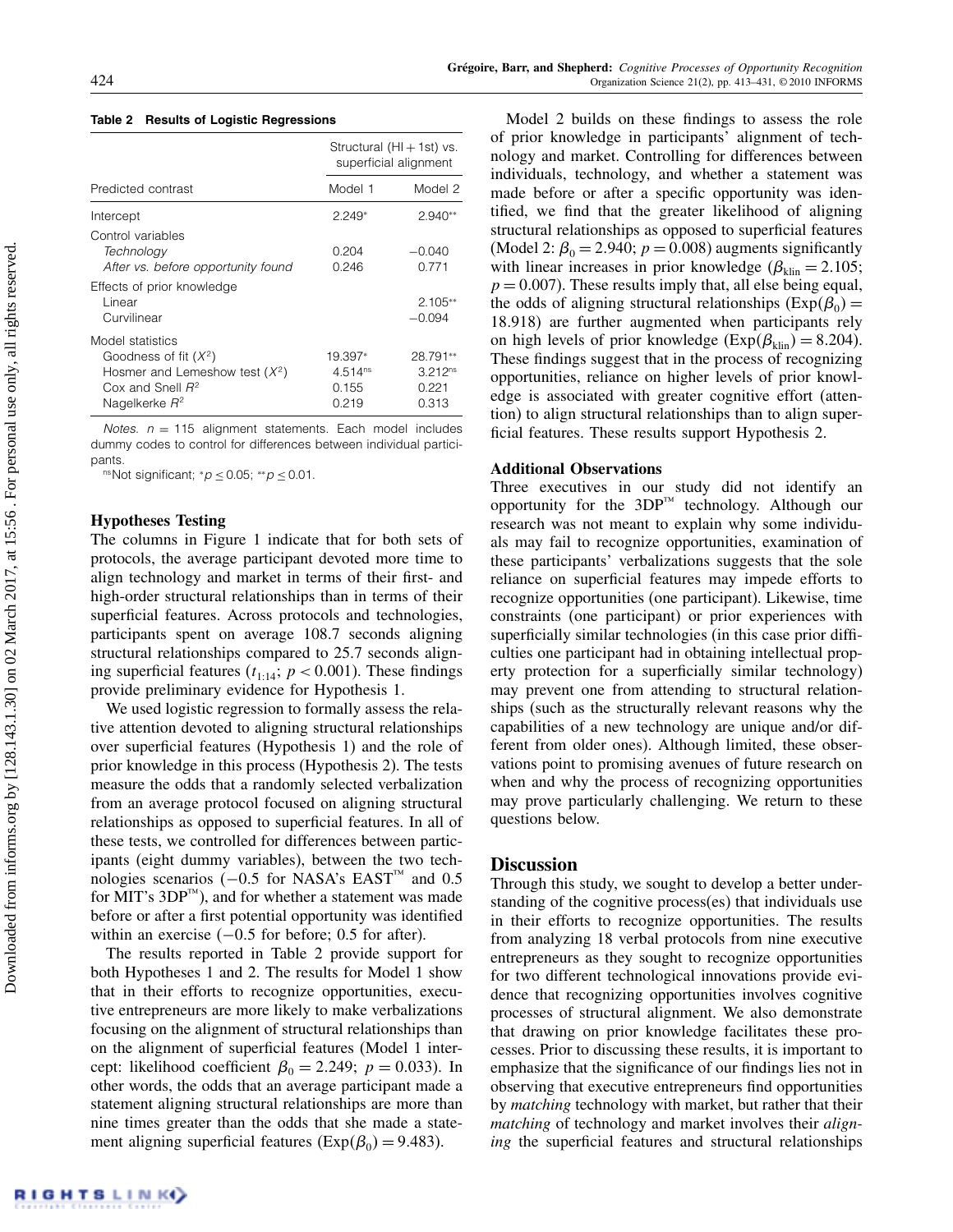of technology and market to one another. Furthermore, we find evidence that aligning superficial features plays a different role in the process of recognizing opportunities than aligning structural relationships, with different consequences.

## Cognitive Processes of Recognizing Opportunities

Prior research has argued that the identification of opportunities involves pattern recognition (Baron 2006, Baron and Ensley 2006). Although these studies have made important advances, the particular processes used in recognizing opportunities have not been sufficiently developed theoretically, nor have they been directly investigated empirically. Our study is among the first to develop and test a model that focuses specifically on the cognitive processes involved in recognizing opportunities.

Our results contribute direct evidence about the kind of mental connections that are involved in the process of recognizing opportunities. More specifically, the pattern of qualitative and quantitative findings from our study is consistent with a structural alignment model of opportunity recognition and suggests that these cognitive processes are critical to recognizing opportunity. In general terms, we found that when executive entrepreneurs encountered information about a new technology, they considered the "similarities" between this information and context(s) where this information might be meaningful. Furthermore, different types of similarities were involved in the process, each with different consequences. Some similarity comparisons concern the superficial features of markets and technologies. Consistent with research in cognitive psychology (cf. Gentner 1989, Keane et al. 1994), our results suggest that these features serve to guide initial efforts to search for domains and situations that provide relevant bases for evaluating the meaning of the stimulus (in this case, finding market domains that could be aligned with the technology). In this regard, however, and still consistent with psychology research, our results indicate that the bulk of efforts to make sense of new information and interpret whether a technology–market match constitutes a potential opportunity relied predominantly on the consideration and alignment of structural relationships. In other words, we found that in their efforts to recognize opportunities, participants considered the alignment between how a technology operates and the cause–effect principles explaining the benefits and advantages of a technology, with what individuals in a market do, why they do it, and the cause–effect relationships accounting for the unsatisfied needs and problems in that market.

Most importantly, we found that noticing parallels between higher-order relationships appears to be a critical step in the process of recognizing opportunities. Three lines of evidence support this observation. First, we observed that if participants made some verbalizations emphasizing the parallels between the superficial features of markets and technologies, they devoted considerably more cognitive attention to aligning the structural relationships between markets and technologies, and particularly the aligning of high-order structural relationships. Second, we found that, in several cases, executives thought of opportunities where the markets and technologies shared high levels of structural relationships but low levels of superficial features. In other words, executives' reliance on the alignment of structural relationships allowed them to "transfer" the technologies "across domains" and think of opportunities that were not "superficially obvious." Third, we observed that when more emphasis was placed on the superficial elements of a stimulus than on its structural relationships, it became more difficult to think of potential opportunities. The same difficulties arose when other matters interfered with the consideration of these structurally relevant capabilities (such as when a participant focused on evaluating the feasibility of intellectual property protection for the technology and when another became concerned with time constraints). Taken together, these lines of evidence converge on the notion that, although superficial elements may guide initial reasoning about new information, reasoning about the alignment of structural relationships plays a critical role in efforts to recognize opportunities.

Our results regarding the importance of higher-order structural similarities provides a cognitive explanation for why the detection of opportunity-relevant patterns has been found to be a challenging task (cf. Chattopadhyay et al. 2001, Dutton 1993, Julian and Ofori-Dankwa 2008). Research has documented that the processing of structurally relevant information is cognitively more demanding than the processing of superficial features (Keane et al. 1994). To begin with, one needs to attend to a variety of potentially relevant signals from the environment (Ocasio 1997). But more critically, one needs to have the necessary energy to encode and process these signals at the deeper level of structural relationships. At the same time, the complexity of the task, particularly in dynamic industries, may make it quite challenging for managers to find the cognitive energy to process relevant signals at a deeper level. By drawing attention to the underlying mechanisms that underpin the recognition of opportunities, we contribute a framework for investigating the factors that facilitate (or inhibit) the process.

Our results also contribute a better specification of the cognitive processes involved in efforts to recognize opportunities. It has been advanced that entrepreneurs use prototypes and exemplars of "ideal" opportunities to detect relevant patterns between seemingly unconnected changes (Baron 2006). Contrary to the suggestions of prototype-based models, however, it is telling that the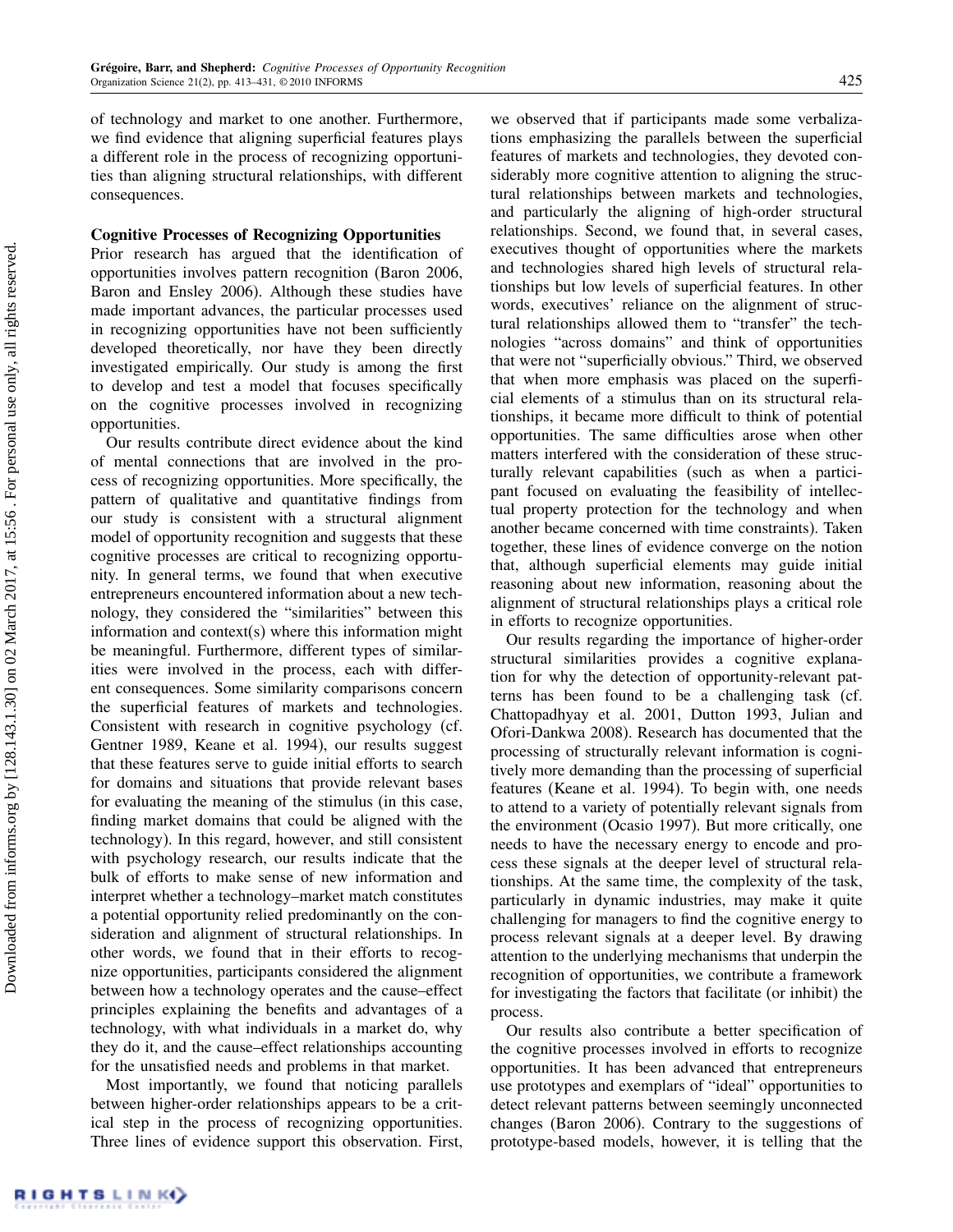executives in our study did not refer to other opportunities they knew about. Likewise, their verbalizations only refer to one desirable attributes of opportunity prototypes (cf. Baron and Ensley 2006, pp.  $1337-8$ ).<sup>3</sup> To explain this difference in findings, we advance that the attributes highlighted in Baron and Ensley (2006) may be more directly involved in the evaluation of whether a recognized opportunity is personally worth acting on, rather than on the antecedent process of recognizing opportunities. We also observe that this explanation is methodologically more in line with the design of Baron and Ensley's (2006) study, which asked novice and experienced entrepreneurs to describe opportunities they have recognized in the past.

## Recognition of Opportunities and Prior Knowledge

Our results also provide important insights into the role of prior knowledge in opportunity recognition. In line with past research, we observe that the executives in our study used their prior knowledge of markets to search for and think of opportunities for new technologies. But most importantly, our results document that this prior knowledge is systematically associated with executives' considerations and alignment of structural relationships. As they drew on their prior knowledge of particular markets, the executives in our study came to emphasize not the superficial features of those markets, but the difficulties and challenges that these markets face. In doing so, they made statements highlighting the causes and effects of these difficulties, and then drew parallels between these and the advantages and benefits of the new technologies. In other words, they used their prior knowledge of markets to "connect the dots" and draw meaningful parallels between the causes and effects of the problems they knew in some markets and the structurally relevant capabilities of new technologies.

By providing direct evidence for the role of prior knowledge in efforts to recognize opportunities, we contribute a conceptual explanation and empirical evidence for why prior knowledge is so important. Not only is it a relevant resource that provides one person with idiosyncratic advantages over other individuals (Fiet 1996), prior knowledge is a cognitive resource that enables individuals to focus on key structural parallels and to think of opportunities in markets that share few superficial features with the original context where the technology was originally developed. In other words, our results show how and why prior knowledge enables some entrepreneurs and managers to transcend the nonobviousness that may characterize some opportunities (Shane 2000). This complements recent research on the imprinting effect of founder knowledge (functional experience) on organizational structure (Beckman and Burton 2008) by focusing on a preceding step in the entrepreneurial process.

One highly relevant implication of this finding is to provide cognitive grounds to explore when and why it is important to have deep technical knowledge in certain areas—a question that is not only relevant for managers and entrepreneurs, but also for any investor or executive who sponsors the pursuit of new opportunities. For instance, nonexperts might come to overvalue some opportunities because the strong superficial similarities that they perceive may not prove all that important. Likewise, they might undervalue less obvious opportunities because they do not perceive strong superficial connections between a new technology and its application. By contrast, experts with deep technical knowledge are better placed to think of opportunities that call for making strong structural connections in the absence of superficial similarities—such as the transfer of new technologies across superficially distant domains.

## Recognition of Opportunities in Organizations

Although we conducted our tests at the individual level of analysis and focused exclusively on the recognition of entrepreneurial opportunities for new technologies, our study has two important implications for future research on the recognition of opportunities in organizations.

First, we contribute a cognitive explanation for the equivocal findings of prior research on the categorization of ambiguous signals as threats or opportunities. The issue categorization literature has found convergent evidence that links the characteristics of negative valence, potential for loss, and uncontrollability to an automatic diagnosis of threat (Jackson and Dutton 1988). However, the same level of convergence has not been found for the diagnosis of opportunities (Julian and Ofori-Dankwa 2008). Building on our results, we speculate that opportunity diagnosis involves more complex—and less automatic—cognitive processes than research on threat diagnosis may imply. Opportunity diagnosis may require one to engage in the more demanding processes of encoding issues at a structural level, and of seeking to align the structural relationships of that issue with those of a relevant context. Faced with information about a shift in a competitor's behavior, for example, managers may need to align the structural relationships of this event with the structural relationships embedded in the mental representation they have of their firm's resources and capabilities. To the extent that there is sufficient alignment, managers can recognize whether this alignment points to a beneficial course of action for their firm. By contrast, the diagnosis of threats may rely more directly on considerations of superficial features, the processing of which is, by definition, less demanding and more automatic. The structural alignment perspective thus suggests that the diverging evidence regarding threat and opportunity diagnosis results from the different kinds of cognitive processes involved in the two activities.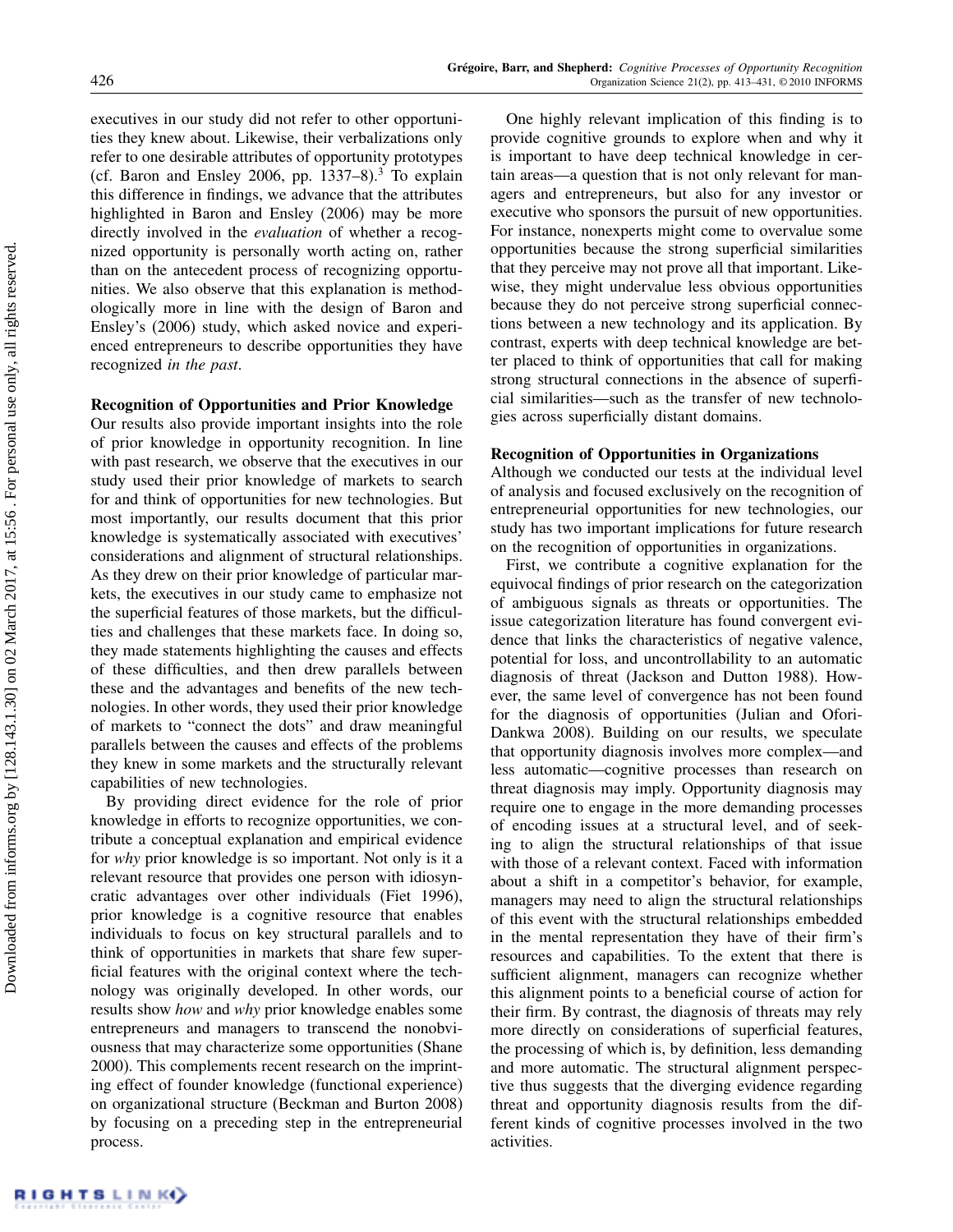Second, our emphasis on the cognitive processes used in efforts to recognize opportunities points to promising avenues to extend our work from the level of individual managers to the level of the organizations. As Dutton (1993, p. 351) pointed out, organizational routines and conditions may contribute to "put decisionmakers on automatic in their interpretation of strategic issues." Organization routines, systems, and policies often focus the attention of organizational actors on discrete segments of the information environment (Gavetti and Rivkin 2007, Ocasio 1997). But are there organizational routines, systems, and policies that encourage (or inhibit) the encoding of information stimuli at the deeper level of structural relationships? What is the nature of these routines and how do they differ across organizations? And what are the consequences of these routines on the process of recognizing opportunities? Do they allow for the detection of opportunityrelevant patterns across superficially different contexts? Are more and better opportunities identified faster, with more certainty?

Like we did with the role of prior knowledge, we advance that the cognitive framework we develop in this research might be profitably leveraged to investigate the moderating roles of organizational factors for recognizing opportunities. For instance, it would be relevant to study whether organizational attributes like firmlevel knowledge, structural flexibility, and/or dynamic capabilities (Eisenhardt and Martin 2000, Gavetti 2005) facilitate managers' efforts to consider and align structural relationships in their efforts to recognize opportunities. By the same token, it would be relevant to explore whether organizational abilities to process information (Kuvaas 2002, Milliken 1990), or the unique resources, organizational slack, or strategy of a firm (Chattopadhyay et al. 2001, Chen 2008, Thomas and McDaniel 1990), have similar effects on managers' reasoning about opportunity-relevant signals. In both cases, we propose that interesting advances could be gained by not only looking at the direct effects of organizational factors on opportunity identification, but also by considering the extent to which these factors facilitate or hinder the cognitive process of recognizing opportunities.

# Limitations, Avenues for Future Research, and **Conclusion**

Though we took great care to conduct our analyses with rigor, important avenues for future research remain in exploring the boundary conditions of our model and in studying the factors that may facilitate (or limit) efforts to recognize opportunities. To expand the ecological validity of the findings, for instance, it would be relevant to test the model with different types of opportunity signals than the technologies used here, such as information about new market trends, or about new means of supply that are less "technological" in nature. By extension, one could investigate whether managers use structural alignment processes when interpreting ambiguous issues such as changes in their industry environment.

By its very design, our study focused managers' attention on the presented stimuli, and encouraged them to think creatively about potential opportunities. In practice, however, entrepreneurs and managers alike are bombarded with information signals—only a few of which they can reasonably attend to. Beyond the issue of whether a particular signal is attended to, the cognitive load of the task may influence the extent to which a manager uses structural alignment processes in his or her efforts for recognizing opportunities. Indeed, our study offered some evidence that when a manager was stressed (time pressure) or otherwise preoccupied, structural alignment processes were not activated, and the manager had a more difficult time thinking of opportunities. Experiments that manipulate time pressure or the number of competing tasks may be able to increase our understanding of these factors.

Last, our design was meant to investigate common patterns of thinking across executive entrepreneurs that were familiar with the task of recognizing opportunities for new technologies and for which the task was relevant. In this regard, it would be interesting to investigate whether individuals, teams, and/or organizations with different levels of entrepreneurial experience use different cognitive processes in their efforts to recognize opportunities, and with what consequences.

Successful efforts to recognize opportunities may lead to important benefits for individuals, organizations, and society. This study furthers our understanding of the cognitive processes used for recognizing opportunities. We show that efforts to connect the dots between new technologies and markets involve similarity comparison and structural alignment, and illustrate the role of knowledge in supporting these processes. By unpacking the cognitive processes that lead to the detection of relevant patterns and the formation of opportunity beliefs, we provide a basis to encourage further research on the factors that foster (and impede) this important activity for entrepreneurs and managers alike.

# Acknowledgments

The authors thank L. Argote, T. Lumpkin, S. Matusik, P. Moreau, E. Mosakowski, J. Gimeno, and three anonymous reviewers for their insights and comments on prior versions of this work. Thanks also to David W. Williams for his assistance in analyzing the material. They also express gratitude to the individuals who generously agreed to take part in the study. A preliminary version of this paper was presented at the 2006 Academy of Management Conference in Atlanta, GA, and a summary was published in the 2006 Best Paper Proceedings. This research was funded in part by the Ewing Marion Kauffman Foundation. The contents of this publication are solely the responsibility of the authors.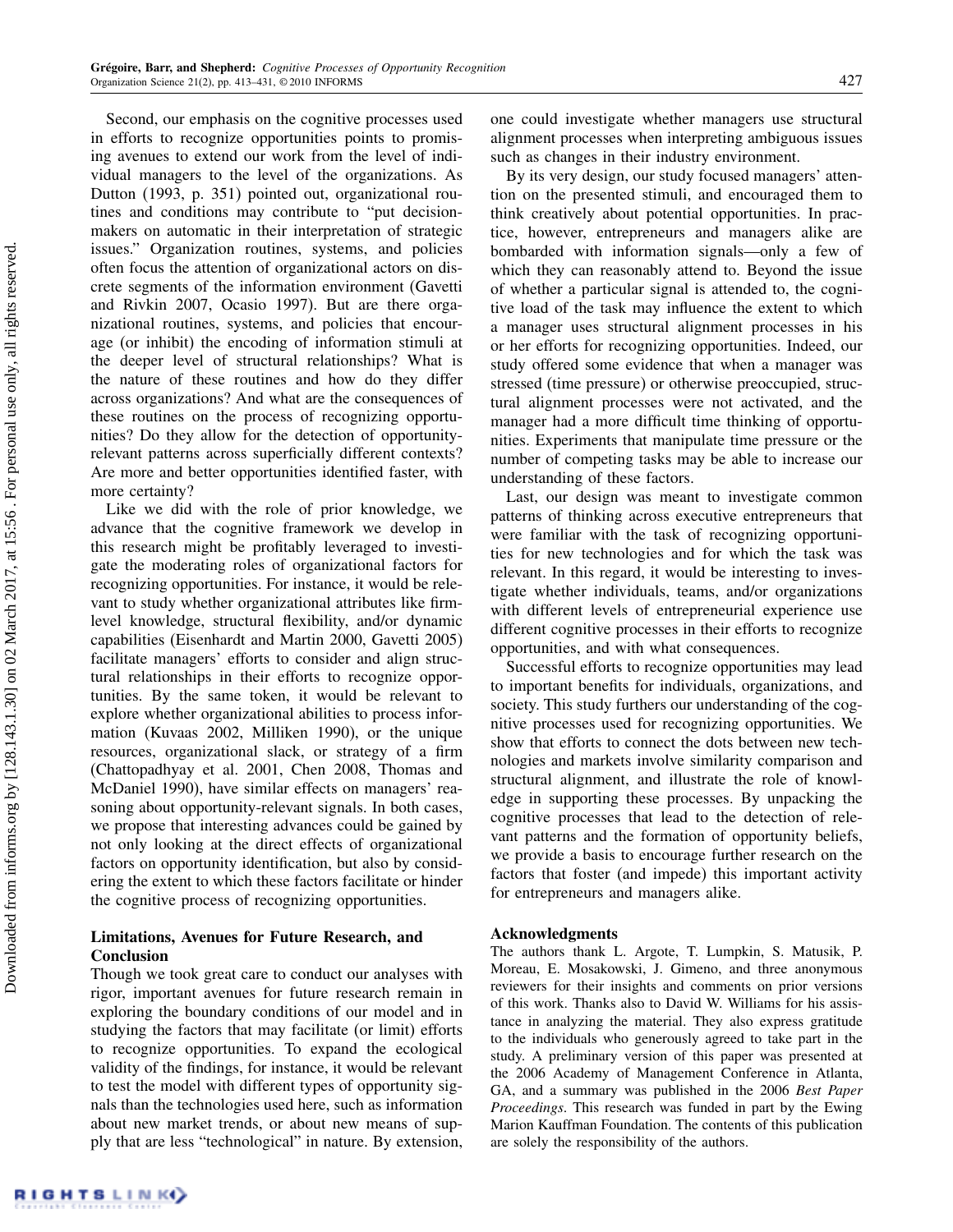# Appendix. Research Material

NASA develops new training tool for improving MIT develops a method for the rapid people's concentration skills fabrication of 3D objects

- NASA has just announced the development of a new technology that could revolutionize the way all sorts of people could improve their attention and concentration skills.
- The SMART® (Self-Mastery and Regulation Training) works by making any computer game/simulation respond to changes in the player's pattern of brain activity. Electroencephalogram neurofeedback sensors are attached to the player's body and brain. These sensors monitor the player's neurophysiological activity and send these signals to a signal processing unit, which in turn is connected to the computer game controller.
- "In the program we designed," says NASA Computer Engineer Monica Rotner, "the simulation game becomes easier to control when the player's pattern of brain activity indicates that he/she is focused. But if the player gets bored, distracted, or unfocused, the computer makes the game much harder to play. Interestingly, our tests show that within weeks of repeated practice, this neurofeedback technology can significantly improve the player's concentration and attention skills."
- Initial tests have also shown that the  $SMARK^{\circledR}$  technology was compatible with a number of off-the-shelf computer games and simulations.
- Building on these successful results, NASA's Technology Transfer Center is actively seeking partnerships and collaborations to commercialize its SMART® neurofeedback training system.

The question is:

What business opportunity (ies) could you pursue with this technology?

- 
- MIT has just announced the development of a new technology that could revolutionize the way all sorts of three-dimensional objects can be made rapidly, directly from a CAD drawing.
- The 3DP™ works by building parts in layers, and out of any material that can be obtained in powder (e.g., ceramics, metal, plasters, starch, some kinds of plastics, etc.). Working from a computer drawing of the desired object, a "slicing software" generates detailed information regarding the structure of each layer. The computer sends this information to the actual  $3DP^{\mathsf{m}}$ machine: the fabrication of the object takes place within an enclosed chamber where the building floor is supported on a piston, so that it can be moved up and down.
- The process begins by spreading and compressing a measured quantity of powder material at the surface of the building floor. Using a technology similar to ink-jet printing, a mechanical arm moves over the loose powder and deposits a binder material at specific points, effectively "gluing" the powder at the precise location where the object is to be formed. Once a layer is formed, the floor supporting the object is lowered a short distance, so that a new layer of powder can be spread, compressed, and glued. This layer-by-layer process repeats until the part is completed; unbound powder is then removed, thus revealing the finished object.
- Comparison with other technologies has shown that the  $3DP^{m}$  process is relatively faster, quieter, cheaper to operate, and can allow for the fabrication of objects with complex internal shapes, as long as there is a hole for the powder to escape.
- Building on these initial results, MIT's Technological Transfer Office is actively seeking partnerships and collaborations to commercialize its  $3DP^{m}$  technology.

The question is:

What business opportunity (ies) could you pursue with this technology?

<sup>1</sup>To heighten the rigor of our analysis, we also distinguished between explicit and implicit references, such as when a pronoun is used in lieu of a more complete description of this or that aspect of the technology or market. Taken in isolation, pronouns cannot indicate whether a statement expresses superficial or structural concerns. To the extent that a pronoun is used in the context of a larger statement, however, one can infer the kind of alignment that mobilizes attention. Results showed that the distribution of statements across explicit and implicit categories of alignment was similar, giving us a basis to combine the two in the results we provide below.

<sup>2</sup>Please note that we follow each direct quotation from our protocols with a label indicating the participant's gender (male (M)/female (F)), age range (35–44; 45–54; 55–64), sector (marketing services (mkt)/life sciences (bio)), and the particular exercise that the quote is taken from (given the technology stimulus: EAST™/3DP™).

<sup>3</sup>As a completely separate post hoc analysis, we content analyzed the verbal protocols in light of the attributes listed in Baron and Ensley (2006, pp. 1337–1338). Results indicate that participants used only one of the attribute categories associated with opportunity prototypes: solving customer problems. Verbalizations for this category counted for 49.8% and 41.4% of the average length of the two sets of protocols, respectively. By comparison, verbalizations for other attributes counted for 2.6% of the protocol length, on average. This importance of market considerations relative to other attributes of ideal pro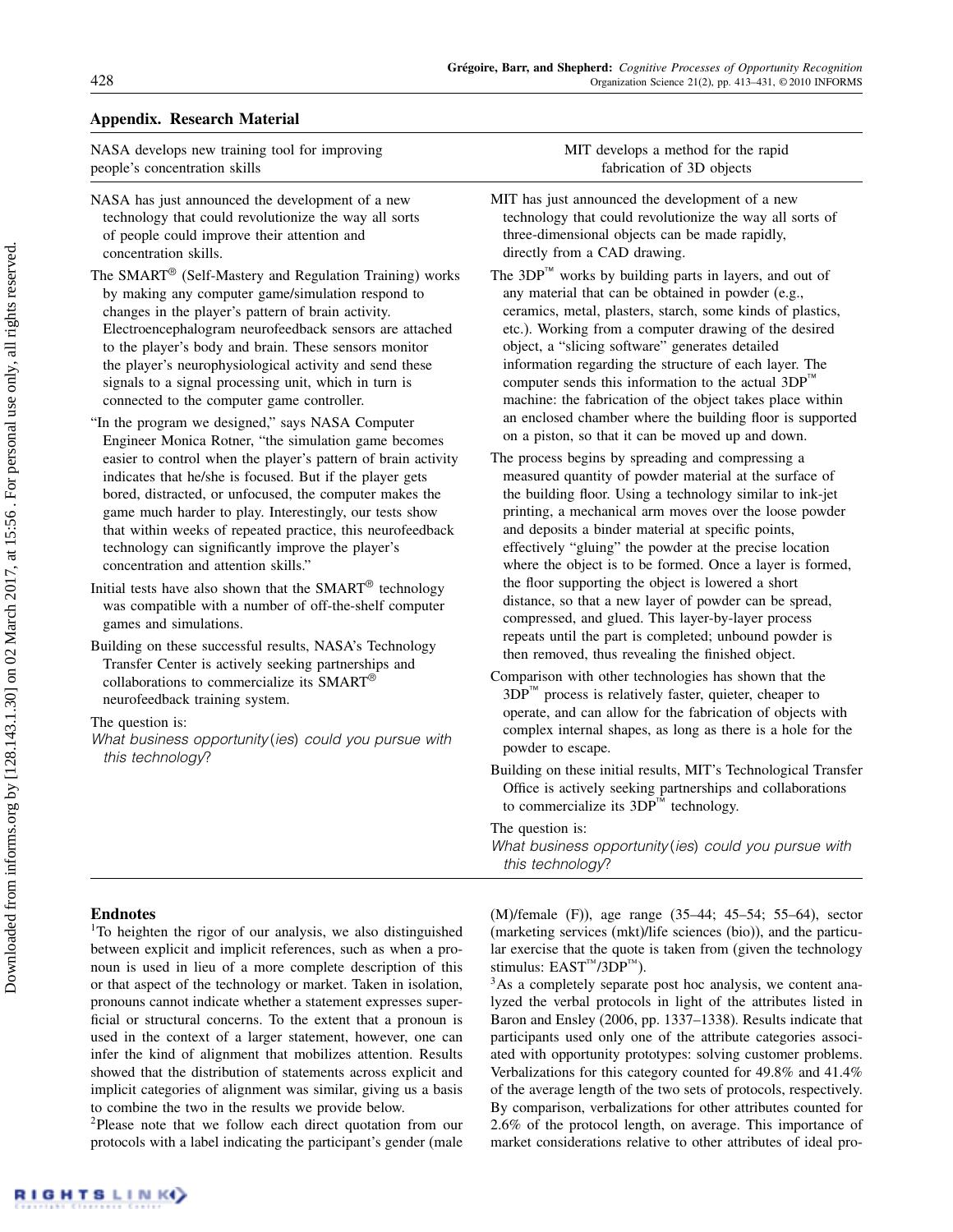totypes is consistent with our findings that participants' efforts to recognize opportunities rested on their structural alignment of the presented technologies with markets where it would be meaningful to use these technologies. A full description of the method, analysis, and results for these post hoc analyses is available from the first author.

### References

- Barnett, M. L. 2008. An attention-based view of real options reasoning. Acad. Management Rev. 33(3) 606–628.
- Baron, R. A. 2006. Opportunity recognition as pattern recognition: how entrepreneurs "connect the dots" to identify new business opportunities. Acad. Management Perspectives 20(1) 104–119.
- Baron, R. A., M. D. Ensley. 2006. Opportunity recognition as the detection of meaningful patterns: Evidence from comparisons of novice and experienced entrepreneurs. Management Sci. 52(9) 1331–1344.
- Beckman, C. M., M. D. Burton. 2008. Founding the future: Path dependence in the evolution of top management teams from founding to IPO. Organ. Sci.  $19(1)$  3-24.
- Blanchette, I., K. Dunbar. 2001. Analogy use in naturalistic settings: The influence of audience, emotion and goals. Memory Cognition 29 730–735.
- Brown, S. L., K. M. Eisenhardt. 1997. The art of continuous change: Linking complexity theory and time-paced evolution in relentlessly shifting organizations. Admin. Sci. Quart. 42(1) 1–34.
- Cardon, M. S., J. Wincent, J. Singh, M. Drnovsek. 2009. The nature and experience of entrepreneurial passion. Acad. Management Rev. 34(3) 511–532.
- Catrambone, R., K. J. Holyoak. 1989. Overcoming contextual limitations on problem solving transfer. J. Experiment. Psych.: Learning, Memory, Cognition 15 1147–1156.
- Catrambone, R., K. J. Holyoak. 1990. Learning subgoals and methods for solving probability problems. Memory Cognition 18 593–603.
- Cattani, G., S. Ferriani. 2008. A core/periphery perspective on individual creative performance: Social networks and cinematic achievements in the Hollywood film industry. Organ. Sci. 19(6) 824–844.
- Chattopadhyay, P., W. H. Glick, G. P. Huber. 2001. Organizational actions in response to threats and opportunities. Acad. Management J. 44(5) 937-955.
- Chen, W.-R. 2008. Determinants of firms' backward- and forwardlooking R&D search behavior. Organ. Sci. 19(4) 609-622.
- Chi, M. T. H., P. J. Feltovich, R. Glaser. 1981. Categorization and representation of physics problems by experts and novices. Cognitive Sci. 5 121–152.
- Corbett, A. C. 2005. Experiential learning within the process of opportunity identification and exploitation. Entrepreneurship Theory Practice 29(4) 473–491.
- Corner, P. D., A. J. Kinicki, B. W. Keats. 1994. Integrating organizational and individual information processing perspectives on choice. Organ. Sci. 5(3) 294-308.
- Crossan, M. M., M. M. Berdrow. 2003. Organizational learning and strategic renewal. Strategic Management J. 24 1087–1105.
- Crossan, M. M., H. W. Lane, R. E. White. 1999. An organizational learning framework: From intuition to institution. Acad. Management Rev. 24(3) 522–537.
- Crutcher, R. J. 1994. Telling what we know: The use of verbal report methodologies in psychological research. Psych. Sci. 5 241–243.
- Dahl, D. W., C. P. Moreau. 2002. The influence and value of analogical thinking during new product ideation. J. Marketing Res. 34 47–60.
- Davidsson, P. 2003. The domain of entrepreneurship research: Some suggestions. J. A. Katz, D. A. Shepherd, eds. Advances in Entrepreneurship, Firm Emergence and Growth—Volume 6: Cognitive Approaches to Entrepreneurship Research. Elsevier/ JAI Press, Oxford, UK, 315–372.
- Davidsson, P. 2006. Method challenges and opportunities in the psychological study of entrepreneurship. J. R. Baum, M. Frese, R. A. Baron, eds. The Psychology of Entrepreneurship. Erlbaum, Mahwah, NJ, 287–323.
- Day, S. B., D. Gentner. 2007. Nonintentional analogical inference in text comprehension. Memory Cognition 35(1) 39-49.
- Dimov, D. P. 2004. The individuality of opportunity recognition: A critical review and extension. J. E. Butler, ed. Opportunity Identification and Entrepreneurial Behavior. Information Age Publishing, Greenwich, CT, 135–162.
- Dimov, D. P. 2007a. Beyond the single-person, single-insight attribution in understanding entrepreneurial opportunities. Entrepreneurship Theory Practice 31(5) 713–732.
- Dimov, D. P. 2007b. From opportunity insight to opportunity intention: The importance of person-situation learning match. Entrepreneurship Theory Practice 31(4) 561–584.
- Drucker, P. F. 1985. Innovation and Entrepreneurship. Harper & Row, New York.
- Dunbar, K. 1993. Concept discovery in a scientific domain. Cognitive Sci. 17 397–434.
- Dutton, J. E. 1993. Interpretations on automatic: A different view of strategic issue diagnosis. J. Management Stud. 30(3) 340–357.
- Dutton, J. E., R. B. Duncan. 1987. The creation of momentum for change through the process of strategic issue diagnosis. Strategic Management J. 8(3) 279–295.
- Dutton, J. E., S. E. Jackson. 1987. Categorizing strategic issues: Links to organizational action. Acad. Management Rev. 12(1) 76–90.
- Eckhardt, J. T., S. A. Shane. 2003. Opportunities and entrepreneurship. J. Management 29(3) 333–349.
- Eisenhardt, K. M. 1989. Making fast strategic decisions in highvelocity environments. Acad. Management J. 32(3) 543–576.
- Eisenhardt, K. M., J. A. Martin. 2000. Dynamic capabilities: What are they? Strategic Management J. 21(10/11) 1105-1122.
- Ericsson, K. A., H. A. Simon. 1993. Protocol Analysis: Verbal Reports As Data, revised ed. MIT Press, Cambridge, MA.
- Fiet, J. O. 1996. The informational basis of entrepreneurial discovery. Small Bus. Econom. 8 419–430.
- Gartner, W. B., N. M. Carter, G. E. Hills. 2003. The language of opportunity. C. Steyaert, D. Hjorth, eds. New Movements in Entrepreneurship. Edwar Elgar, London, 103–124.
- Gavetti, G. 2005. Cognition and hierarchy: Rethinking the microfoundations of capabilities' development. Organ. Sci. 16(6) 599–617.
- Gavetti, G., J. W. Rivkin. 2005. How strategists really think: Tapping the power of analogy. Harvard Bus. Rev. 83(4) 54-63.
- Gavetti, G., J. W. Rivkin. 2007. On the origin of strategy: Action and cognition over time. Organ. Sci. 18(3) 420–439.
- Gentner, D. 1983. Structure-mapping: A theoretical framework for analogy. Cognitive Sci. 7 155–170.
- Gentner, D. 1989. The mechanisms of analogical learning. S. Vosniadou, A. Ortony, eds. Similarity and Analogical Reasoning. Cambridge University Press, Cambridge, UK, 199–241.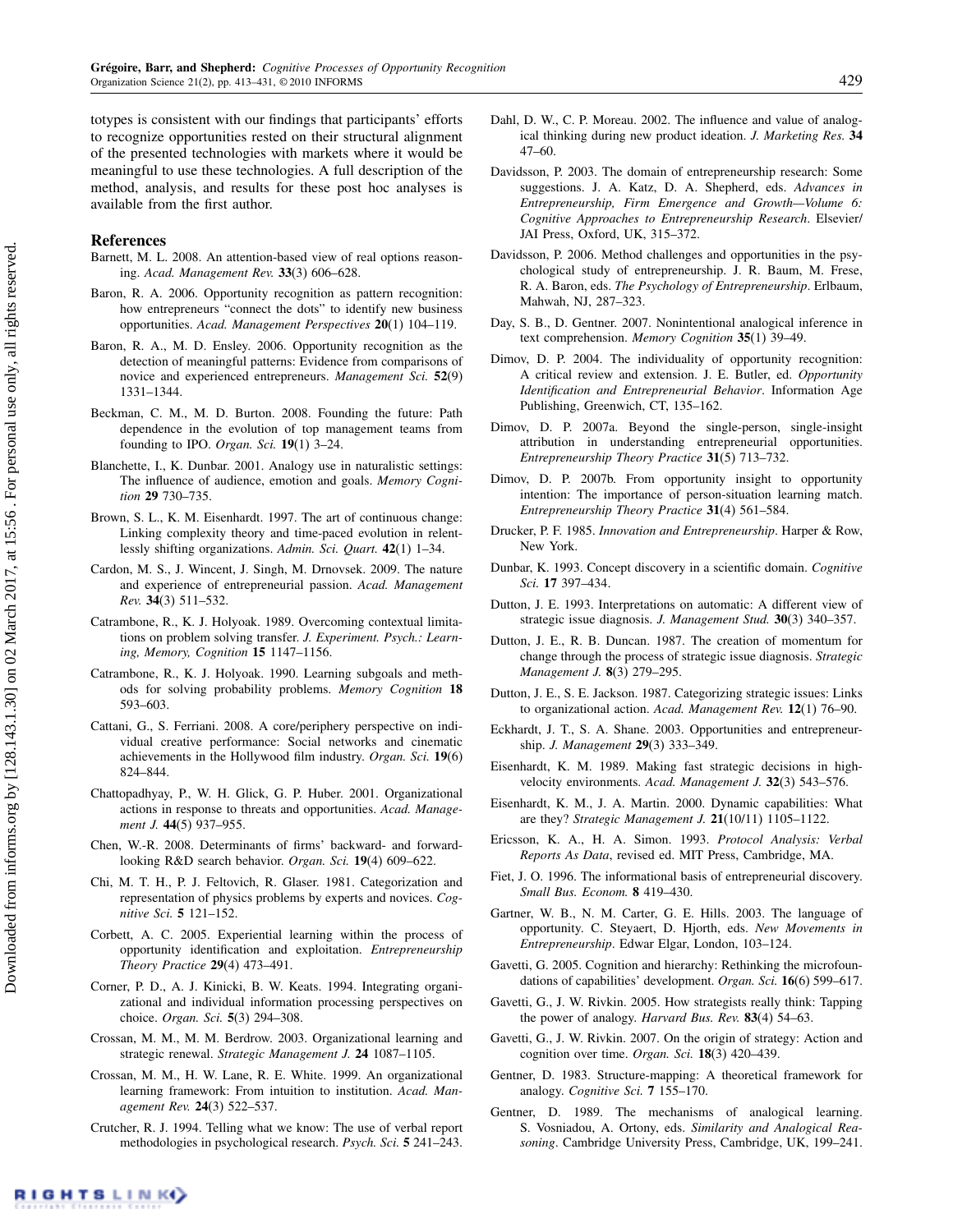- Gentner, D., M. J. Rattermann, K. D. Forbus. 1993. The roles of similarity in transfer: Separating retrievability from inferential soundness. Cognitive Psych. 25 524-575.
- Gentner, D., M. J. Rattermann, A. B. Markman, L. Kotovsky. 1995. Two forces in the development of relational similarity. T. J. Simon, G. S. Halford, eds. Developing Cognitive Competence: New Approaches to Process Modeling. Lawrence Erlbaum Associates, Hillsdale, NJ, 263–313.
- Gick, M. L., K. J. Holyoak. 1983. Schema induction and analogical transfer. Cognitive Psych. 15 1–38.
- Golden, B. R. 1992. The past is the past—Or is it? The use of retrospective accounts as indicators of past strategy. Acad. Management J. 35 848–860.
- Hall, J., C. W. Hofer. 1993. Venture capitalists' decision criteria in new venture evaluation. J. Bus. Venturing 8 25–42.
- Hayek, F. A. V. 1945. The use of knowledge in society. Amer. Econom. Rev. 35(4) 519–530.
- Hitt, M. A. 2000. The new frontier: Transformation of management for the new millennium. Organ. Dynam. 28(3) 7–17.
- Holland, J. H., K. J. Holyoak, R. E. Nisbett, P. Thagard. 1986. Induction: Processes of Inference, Learning, and Discovery. Bradford/ MIT Press, Cambridge, MA.
- Holyoak, K. J. 1985. The pragmatics of analogical transfer. G. H. Bower, ed. The Psychology of Learning and Motivation. Academic Press, New York, 59–87.
- Holyoak, K. J., P. Thagard. 1995. Mental Leaps: Analogy in Creative Thought. Bradford/MIT Press, Cambridge, MA.
- Huber, G. P., D. J. Power. 1985. Retrospective reports of strategiclevel managers: Guidelines for increasing their accuracy. Strategic Management J. 6 171–180.
- Ireland, R. D., M. A. Hitt. 1999. Achieving and maintaining strategic competitiveness in the 21st century: The role of strategic leadership. Acad. Management Executive 13(1) 43-58.
- Ireland, R. D., M. A. Hitt, D. G. Sirmon. 2003. A model of strategic entrepreneurship: The construct and its dimensions. J. Management 29(6) 963-989.
- Isenberg, D. J. 1986. Thinking and managing: A verbal protocol analysis of managerial problem solving. Acad. Management J. 29(4) 775–788.
- Jackson, S. E., J. E. Dutton. 1988. Discerning threats and opportunities. Admin. Sci. Quart. 33 370–387.
- Julian, S. D., J. C. Ofori-Dankwa. 2008. Toward an integrative cartography of two strategic issue diagnosis frameworks. Strategic Management J. 29(1) 93–114.
- Kaplan, S. 2008. Cognition, capabilities, and incentives: Assessing firm response to the fiber-optic revolution. Acad. Management  $J. 51(4) 672-695.$
- Keane, M. T. 1988. Analogical Problem Solving. Ellis Horwood, Chichester, UK.
- Keane, M. T., S. Ledgeway, S. Duff. 1994. Constraints on analogical mapping: A comparison of three models. Cognitive Sci. 18 387–438.
- Knight, F. H. 1921. Risk, Uncertainty, and Profit. Houghton Mifflin Co., New York.
- Krippendorff, K. 2004. Content Analysis: An Introduction to Its Methodology. 2nd ed. Sage, Thousand Oaks, CA.
- Krueger, N. F., D. V. Brazeal. 1994. Entrepreneurial potential and potential entrepreneurs. Entrepreneurship Theory Practice 18(3) 91–104.
- Kuvaas, B. 2002. An exploration of two competing perspectives on informational contexts in top management strategic issue interpretation. J. Management Stud. 39(7) 977-1001.
- Loewenstein, J., D. Gentner. 2005. Relational language and the development of relational mapping. Cognitive Psych. 50 315–353.
- Lombard, M., J. Snyder-Duch, C. Campanella Bracken. 2002. Content analysis in mass communication: Assessment and reporting of intercoder reliability. Human Comm. Res. 28(4) 587–604.
- Markman, A. B., D. Gentner. 1993. Structural alignment during similarity comparisons. Cognitive Psych. 25 431–467.
- McMullen, J. S., D. A. Shepherd. 2006. Entrepreneurial action and the role of uncertainty in the theory of the entrepreneur. Acad. Management Rev. 31(1) 132–152.
- McMullen, J. S., L. A. Plummer, Z. J. Acs. 2007. What is an entrepreneurial opportunity? Small Bus. Econom. 28(4) 273–283.
- Melone, N. P. 1994. Reasoning in the executive suite: The influence of role/experience-based expertise on decision processes of corporate executives. Organ. Sci. 5(3) 438-455.
- Milliken, F. J. 1990. Perceiving and interpreting environmental change: An examination of college administrators' interpretation of changing demographics. Acad. Management J. 33(1) 42–63.
- Mosakowski, E. 1998. Entrepreneurial resources, organizational choices and competitive outcomes. Organ. Sci. 9(6) 625–643.
- Mowery, D. C., R. Nelson, B. N. Sampat, A. Ziedonis. 2004. Ivory Tower and Industrial Innovation: University-Industry Technology Transfer Before and After the Bayh-Dole Act in the United States. Stanford University Press, Stanford, CA.
- Namy, L. L., D. Gentner. 2002. Making a silk purse out of two sow's ears: Young children's use of comparison in category learning. J. Experiment. Psych.: General 131 5–15.
- NASA. 2003. Spinoff 2003. NASA, Washington, DC.
- Neuendorf, K. A. 2002. The Content Analysis Guidebook. Sage, Thousand Oaks, CA.
- Ocasio, W. 1997. Towards an attention-based view of the firm. Strategic Management J. 18(S1) 187–206.
- Pérez-Nordtvedt, L., G. T. Payne, J. C. Short, B. L. Kedia. 2008. An entrainment-based model of temporal organizational fit, misfit, and performance. Organ. Sci. 19(5) 785–801.
- Sarasvathy, S. D. 2001. Effectual reasoning in entrepreneurial decision making: Existence and bounds. Acad. Management Best Paper Proc. ENT D1–D6.
- Sarasvathy, S. D., H. A. Simon, L. Lave. 1998. Perceiving and managing business risks: Differences between entrepreneurs and bankers. J. Econom. Behav. Organ. 33 207–225.
- Schneider, S. C., A. De Meyer. 1991. Interpreting and responding to strategic issues: The impact of national culture. Strategic Management J. 12(4) 307–320.
- Seifert, C. M., D. E. Meyer, N. Davidson, A. L. Patalano, I. Yaniv. 1995. Demystification of cognitive insight: Opportunitisic assimilation and the prepared-mind perspective. R. J. Sternberg, J. E. Davidson, eds. The Nature of Insight. Bradford MIT Press, Cambridge, MA, 65–124.
- Shane, S. A. 2000. Prior knowledge and the discovery of entrepreneurial opportunities. Organ. Sci. 11(4) 448-469.
- Shane, S. A. 2001a. Technological opportunities and new firm creation. Management Sci. 47(2) 205–220.
- Shane, S. A. 2001b. Technology regimes and new firm formation. Management Sci. 47(9) 1173–1190.